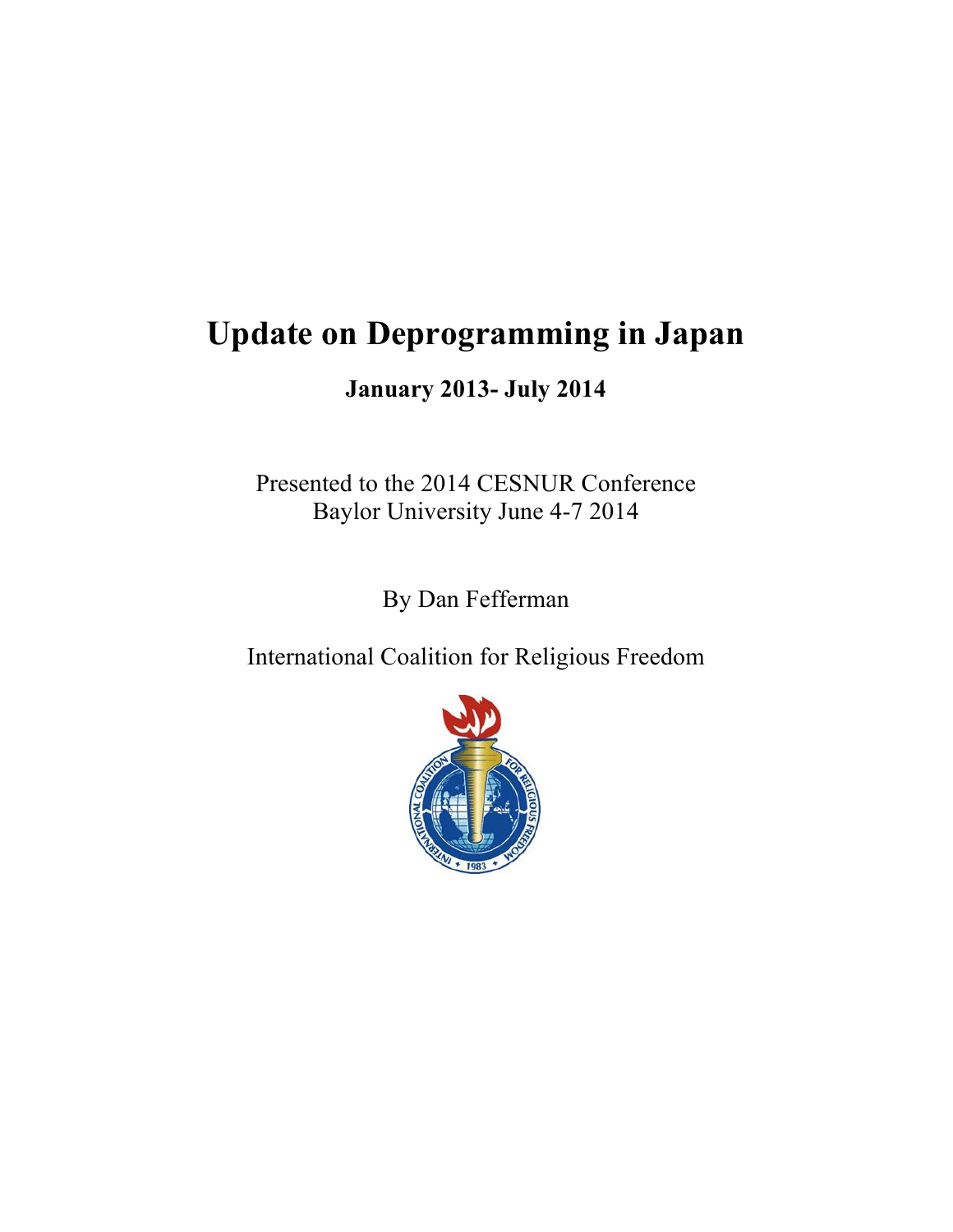# **Executive Summary**

*Note: Names of victims have been withheld in most cases in order to protect their privacy. For further information contact the author at deff@aol.com. The author is a current member of the Unification Church, a graduate of the Unification Theological Seminary and member of the UTS Board of Trustees. He serves in a voluntary capacity as the president of the International Coalition for Religious Freedom.* 

Abduction and confinement for the purpose of religious de-conversion remains a live issue in Japan today. Since the late 1960s, several thousand victims have been reported, mostly members of the Unification Church and Jehovah's Witnesses. Particularly troubling is the fact that the Japanese government has being unwilling to adopt a policy that would encourage police and prosecutors to protect the rights of religious minorities in cases where adult citizens are confined in order to force them to recant their faith. Despite numerous criminal complaints having been filed, no prosecution has resulted, even in cases where victims have been forcibly abducted, held against their will for prolonged periods, physically and psychologically abused, and required to renounce their faith as a condition of their release. Just as troubling, police refuse to investigate missing-persons cases where members of unpopular religions are involved, declaring to lawyers and human rights advocates representing the victims that such cases require an immediate relative's report. Police turn a blind eye to evidence that the relatives are the very ones who have criminally confined the victim. Such evidence includes rescue-request letters and appeals by lawyers specifically retained by potential victims. Police also refuse to accept reports from victims' roommates, pastors or even their fiancés.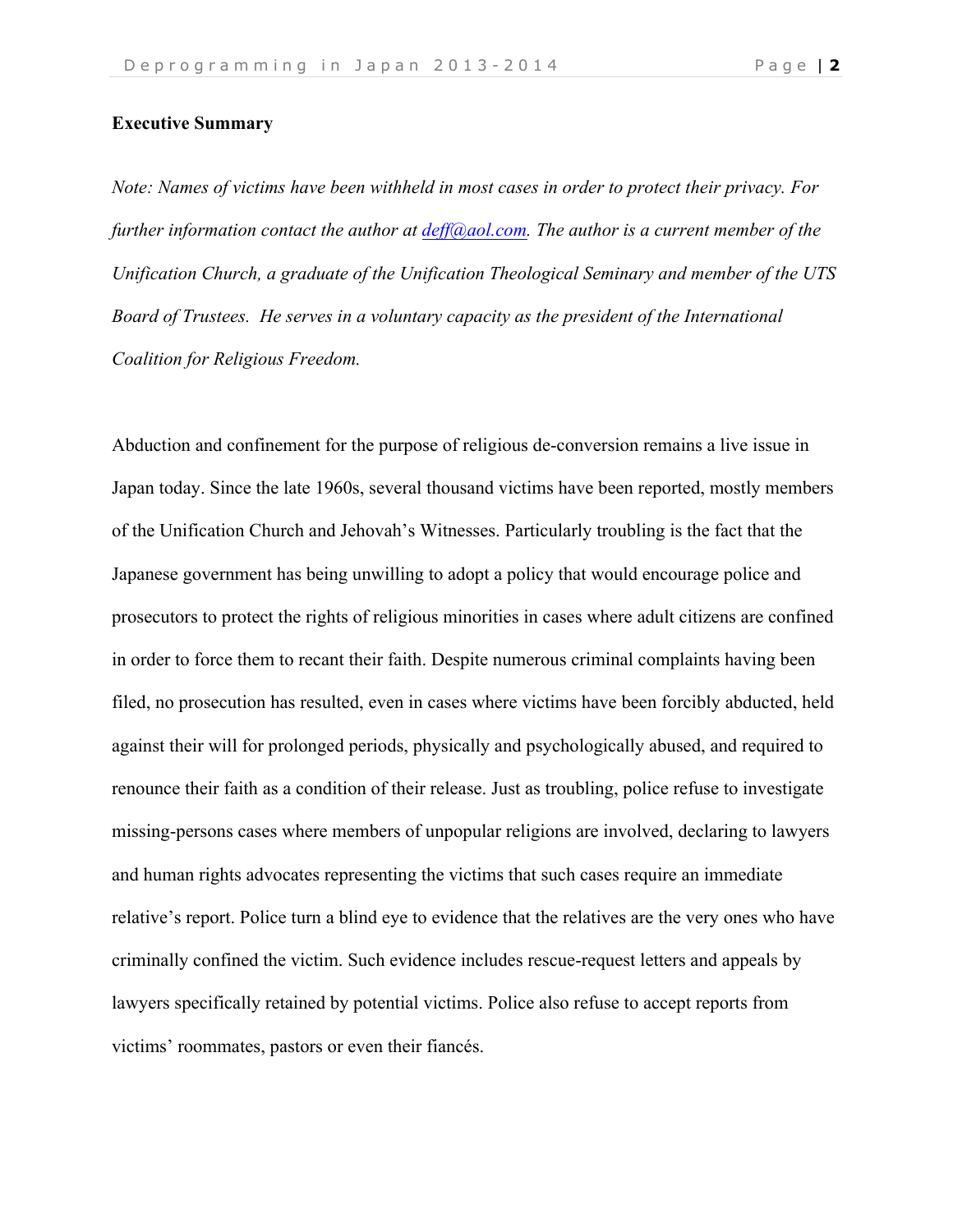A sign of hope in the current reporting period was the civil court ruling against the relatives and a deprogrammer of Toru Goto, a Unification Church member held for more than 12 years in a private apartment-prison with no access to the outside world. On the other hand, the compensatory and punitive damages awarded in the case were miniscule compared to the losses suffered and the seriousness of the violations. Another sign of hope has been the increased expression of concern by the international community and a small number of media reports.

During the calendar year of 2013, there were four reported forced deprogramming cases. During just the first half of 2014, three cases have been reported. Thus the hope that the ruling against the Goto deprogrammers would discourage this activity has not yet born fruit. Moreover, even the visit of a sitting US Congressman in 2012 and the active intervention of a well-known human rights group in recent months failed to produce any noticeable change in the attitude of government officials, police or prosecutors. In each case reported below, the disappearances were reported to police by UC members. In every case but one, the police refused to become involved and declined to accept missing-persons reports on the grounds that those submitting the report were not family members. The one exception involved an elderly woman whose son had a history of physical violence against her. In that case alone the police acted to rescue the victim. However, in this case too, the police declined to become involved in the religious freedom dimension of the case.

*Conclusion*: Japanese police have knowingly allowed the forced de-conversion of adult citizens to proceed and have routinely sided with those carrying out these crimes, often despite being clearly informed of the victims' desire to be rescued from confinement. This attitude appears to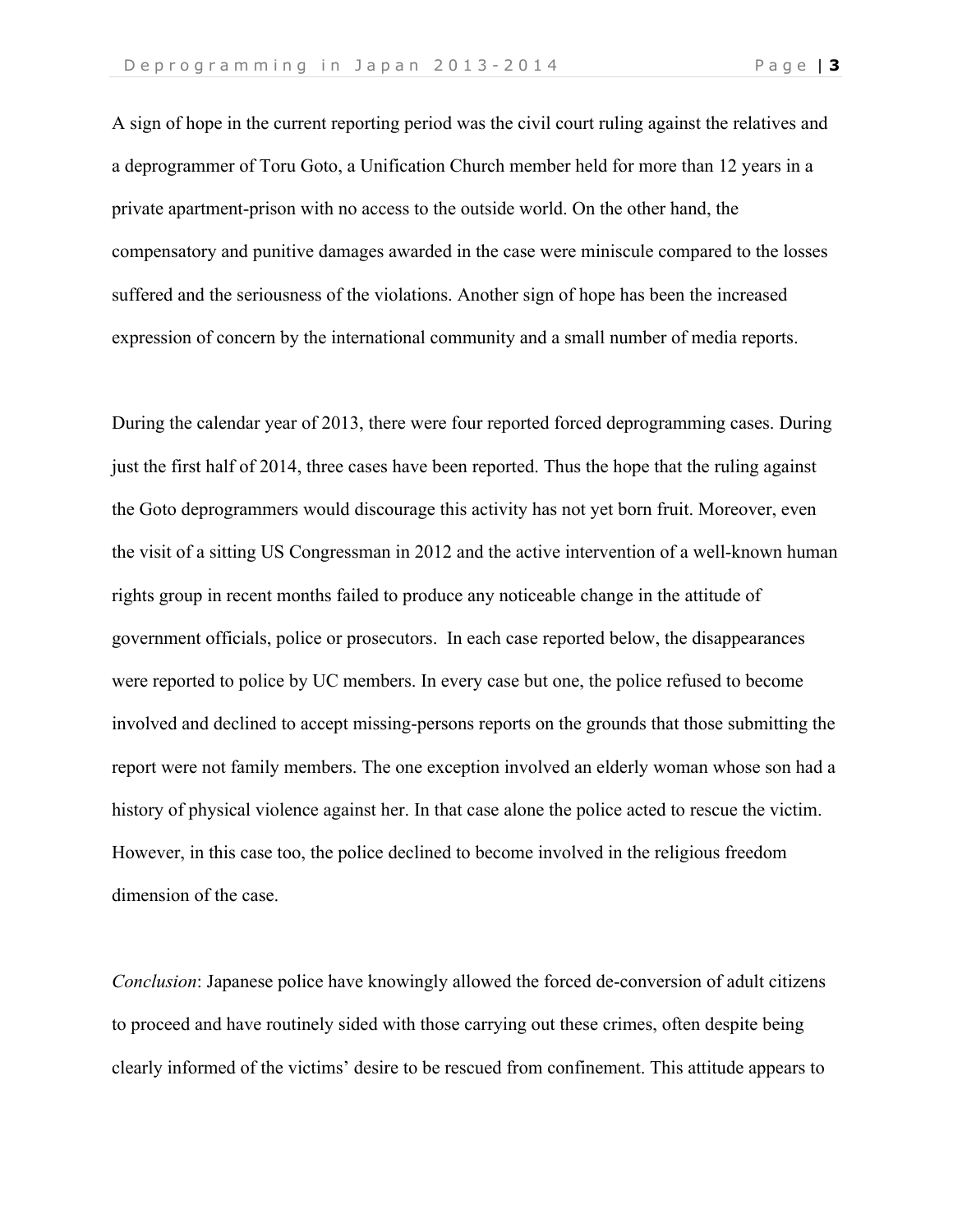result from a conscious and intentional policy at the national level rather than from the isolated acts of local officials. Although the numbers of cases are relatively small compared to the 1980s and 1990s when hundreds of cases were reported each year, the violations are significant and continue to deserve the attention of the international community.

#### **Section 1: Court Cases**

#### **Toru Goto.**

Although the court case brought by Toru Goto was concluded in 2014, his case goes back as far as 1995. Mr. Goto alleged that he was kidnapped and confined in apartments in Niigata and Tokyo from September 1995 to February 2008, a period of 12 years and 5 months. During this period his captors attempted to persuade him to leave the Unification Church and refused him any access to the outside world. On January 28, 2014, Tokyo District Court Judge Tetsu Aizawa presented a verdict in favor or Mr. Goto. Defendants were ordered to pay a total amount of 4.83 million yen. This includes a fine of 960,000 yen for Takashi Miyamura, a professional deprogrammer used by Mr. Goto's relatives. The case is currently on appeal, with the plaintiff arguing that the compensation and fines for his long ordeal are far too small, and the defendants arguing that they did nothing wrong or illegal.

In his legal complaint, Mr. Goto alleged that his elder brother, sister-in-law and younger sister kidnapped him in September 1995, following the advice of deprogrammer Miyamura and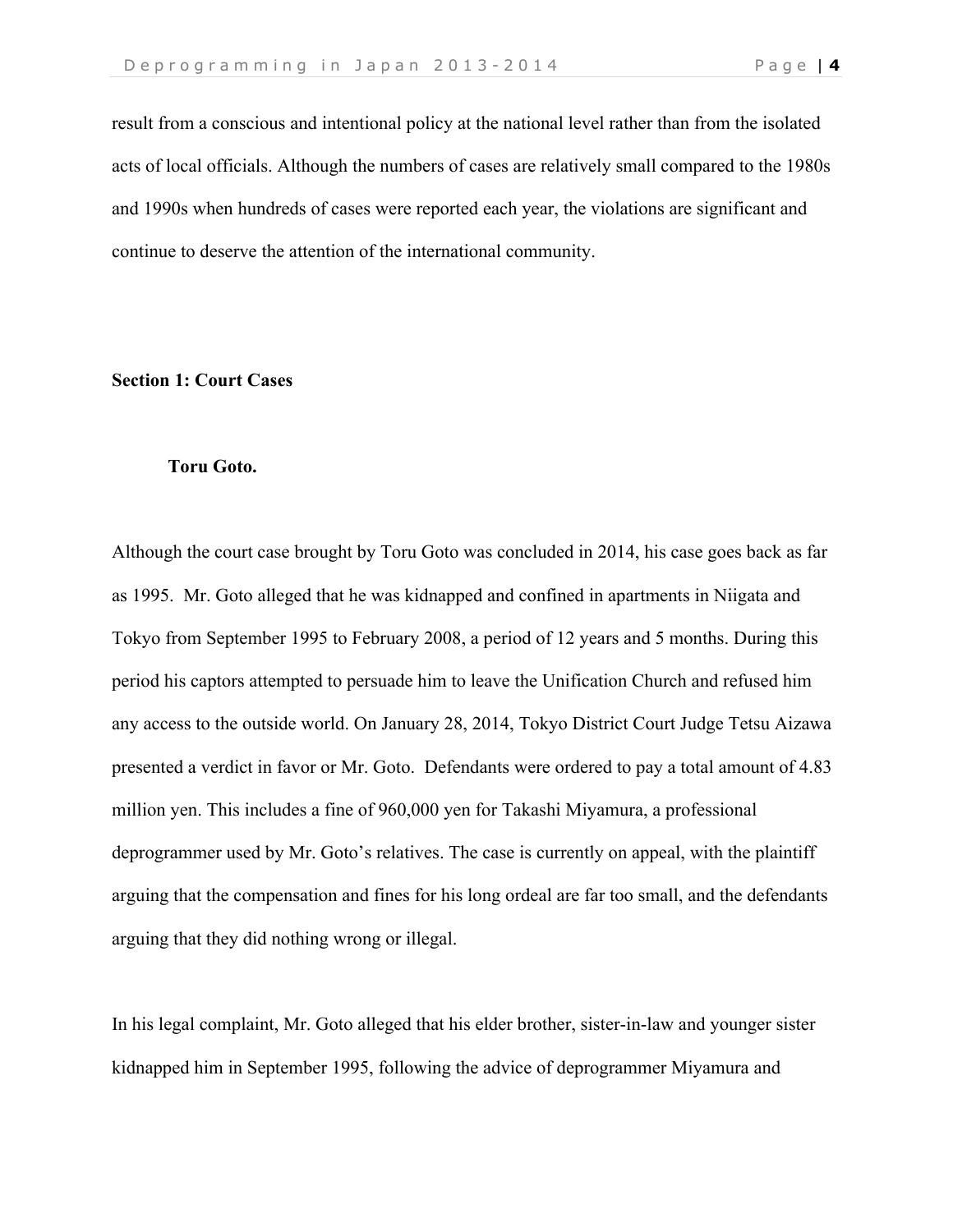another defendant, Yasutomo Matsunaga, a Christian minister also known to be involved in deprogramming UC members. Mr. Goto stated that his family kidnapped him from their home in western Tokyo and confined him in an apartment in Niigata for approximately one year and nine months. Defendant Matsunaga came regularly to this apartment to demand that Mr. Goto renounce his faith. In June of 1997, the Mr. Goto was taken to an apartment in Ogikubo, Tokyo, and for the following period of over ten years was not allowed to leave the premises. He was required to renounce the UC as a condition for his being freedom to exit the apartment. He was not allowed the consult an attorney, nor was he permitted any outside contact or even allowed to go outdoors under escort for exercise. Defendant Miyamura frequently visited the confinement site together with former members of the Unification Church and demanded that the plaintiff leave the church. He consistently insulted Mr. Goto, badgered him and threatened him with lifelong imprisonment.

During the confinement, the plaintiff attempted to escape several times; however, he was caught and forcibly constrained by the defendants. When he came down with influenza and developed a high fever, he was not allowed to visit a clinic, despite his requests. Fearing that he would not be released from his long-term confinement in his lifetime, he held three hunger strikes of 21 days, 21 days, and 30 days. His brother and sister-in-law, both of whom are ex-UC members who were themselves "deprogrammed," became very upset by this and gave him only liquid meals, forcing him to the verge of starvation. Finally, when they did start to provide food, the family members carried out "meal sanctions" in which they would only give him only meager dishes. When the plaintiff was finally released in February of 2008, he was emaciated and was suffering from a state of severe malnutrition, according to a hospital report.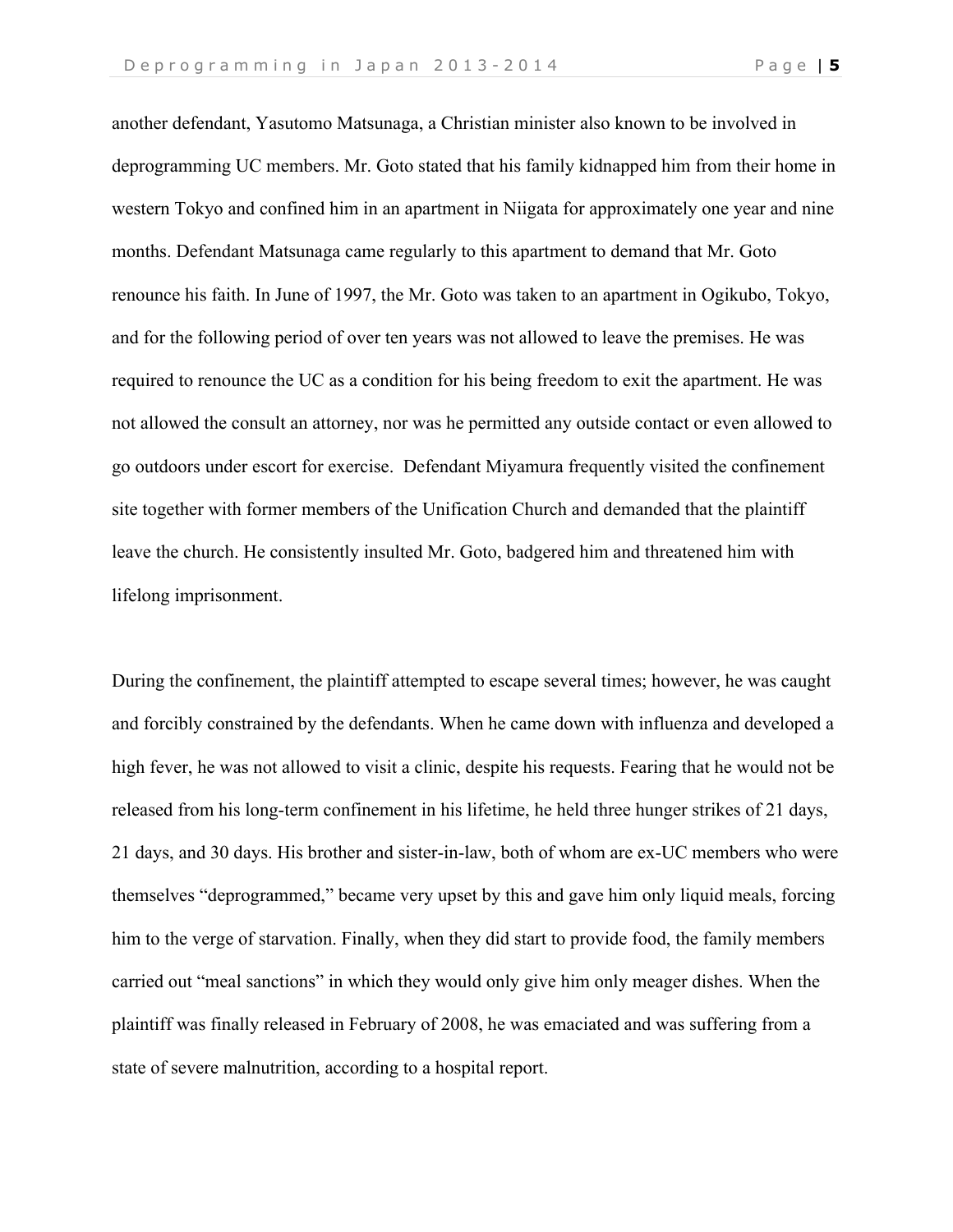Mr. Goto submitted a criminal complaint to the Ogikubo Police Station in April of 2008, but the police did not make a single arrest or obtain a warrant to search he premises of his confinement. The case was thus turned over to the Tokyo District Public Prosecutors Office in February 2009 without conducting a criminal investigation. The Prosecutor then dropped the case because of "insufficient evidence." Mr. Goto formally appealed the decision but his request that the case be reopened was turned down.

In January 2011, Mr. Goto filed his civil suit. The defendant family members denied that Mr. Goto was at any time forcibly confined against his will. They asserted that throughout the entire stay of 12 years and 5 months, during which time he saw no one at all outside the apartment, he remained voluntarily in the apartment in a determined attempt to convert his relatives to his faith. They further claimed that the internal locks on the doors and windows of the apartment were placed there to protect Mr. Goto from being removed by UC members, rather than to prevent him from leaving. Their claims were contradicted not only by Mr. Goto, but also by another victim, Kiyomi Miyama, who testified that she was required by Mr. Miyamura to participate in the attempted de-conversion of Mr. Goto as part of her own "rehabilitation" while she was confined in the same apartment complex. Defendants Miyamura and Matsunaga claimed that they did not give instructions regarding kidnapping, confinement and forcible de-conversion, and they denied conducting illegal acts. They claimed that they were only participating in voluntary family discussions.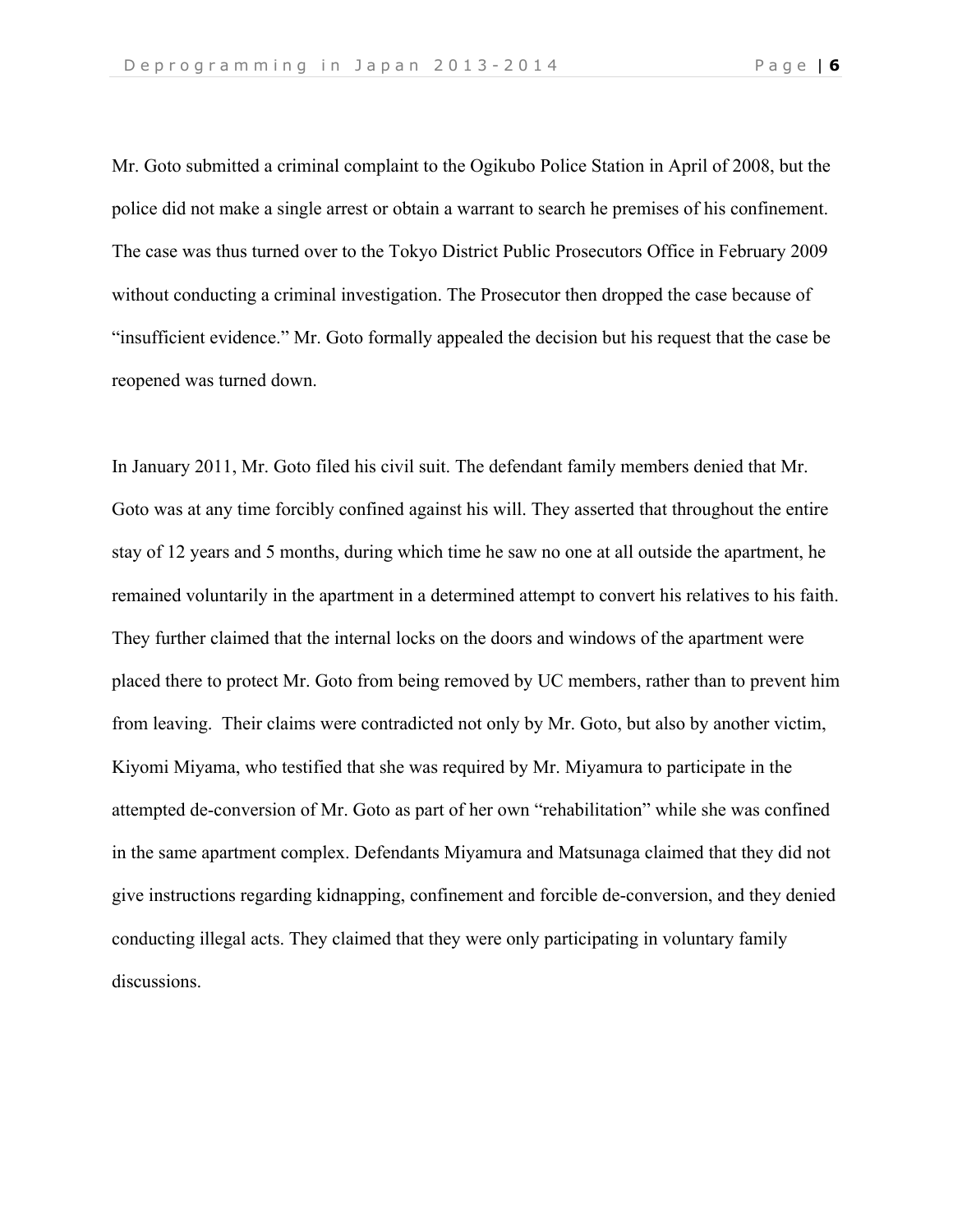The court ruling recognized the fact that defendants Miyamura and Matsunaga indeed instructed the families of church members and that they conducted attempts to de-convert UC members in an environment restricting their freedom to leave the quarters. The fact was also established that the plaintiff was not allowed to freely leave the apartments in Niigata and Tokyo and that the behavior of the defendants throughout this period had elements of coercion. However, the court ruled that when the plaintiff was escorted to the apartment in Niigata, he apparently went along reluctantly, and it thus discounted the illegality of the defendants' actions in the early stages of his confinement. The ruling thus denied the liability of defendant Matsunaga, who went only to the first apartment in order to persuade to Mr. Goto to renounce his faith. However, the ruling established that the behavior of the family members and defendant Miyamura were clearly illegal.

Both Mr. Goto and the defendants have the right to appeal the terms of the ruling. At last report, both parties have filed appeals. Defendants have asked that their convictions be overturned. Mr. Goto's appeal stressed that the lower court had erred in finding that he was not actually abducted prior to his confinement and that the initial period of his confinement was not against his will. He also asked the court for a larger damage award. Among the reasons cited for the appeal is the fact that Japan must abide by international treaties guarantee religious freedom, as well as its own constitution. It is not known how long the higher court will take to reach a decision on the case. The next hearing has been scheduled for August 21.

#### **Section 2: Disappearances Reported in 2014**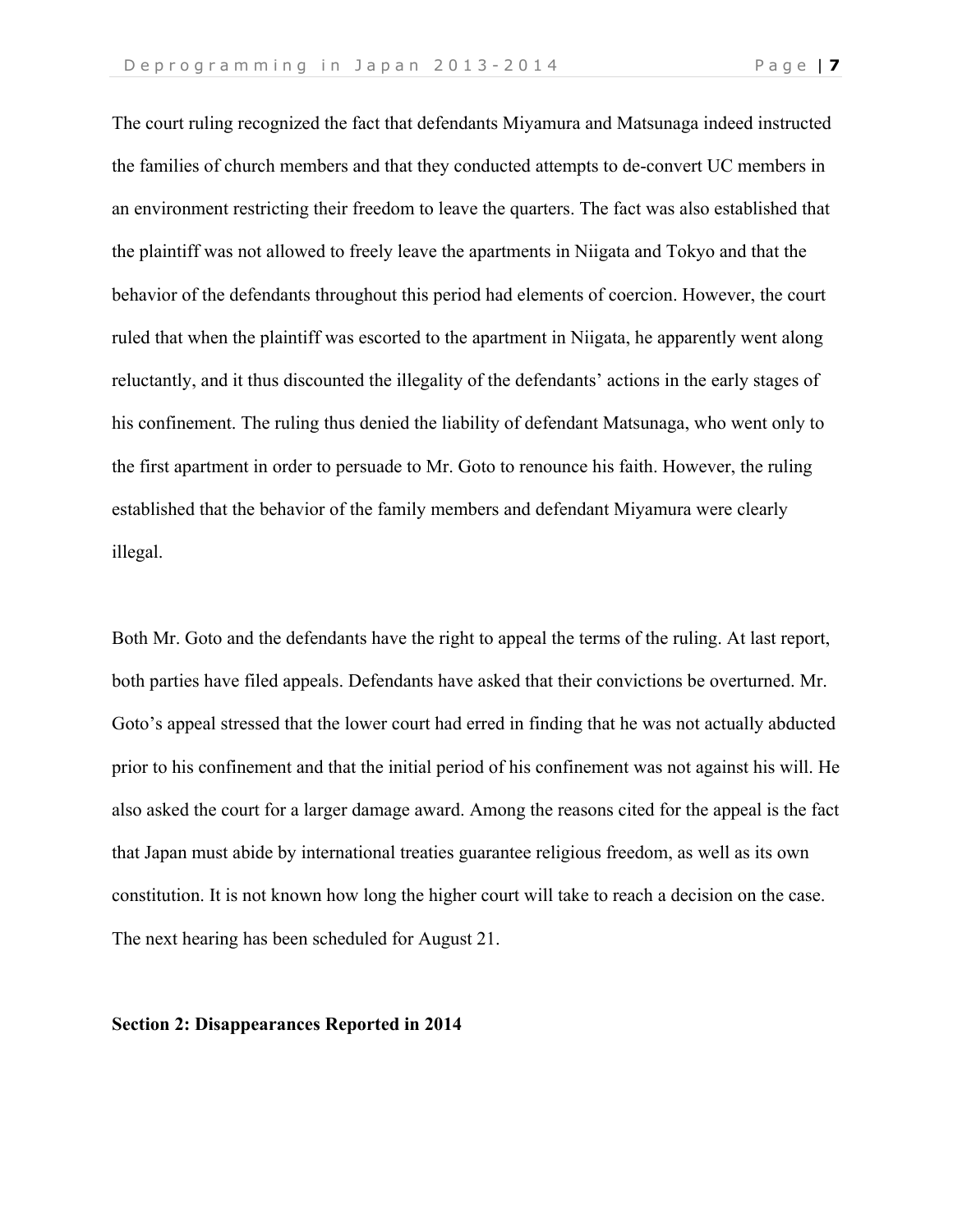# **Ms. A.N.**

# **Date of Disappearance: March 23, 2014**

# **Status: Still Missing**

Ms. A.N., aged 37, has been a member of the UC for more than four years. In February, 2013, she became engaged to fellow UC member Mr. Y.U. and took part in the church's Marriage Blessing Ceremony in Korea. Her parents were vehemently opposed to her faith, as well as to her engagement and her participation in the ceremony. She reported that her father's verbal abuse at the time was especially ferocious.

She participated in a church workshop for two weeks at Cheju, Korea during March 2014. After returning to Japan on the morning of March 23, she got off a bus on her way to Touon City, Ehime Prefecture. Since then she has been out of contact with her fiancé and other church members.

Ms. N. had been working for about 15 years as a nurse at the Shikoku Cancer Center in Matsuyama City, Ehime Prefecture. She resigned from her job in March 2014and moved to her maternal grandparents' home, located in Touon City in the same prefecture. After contact with her was lost, a church member visited this house on March 26, but no one was there. On March 27, a member visited her parents' home in Kagawa Prefecture. Although one car was seen, no one was found to be home there as well.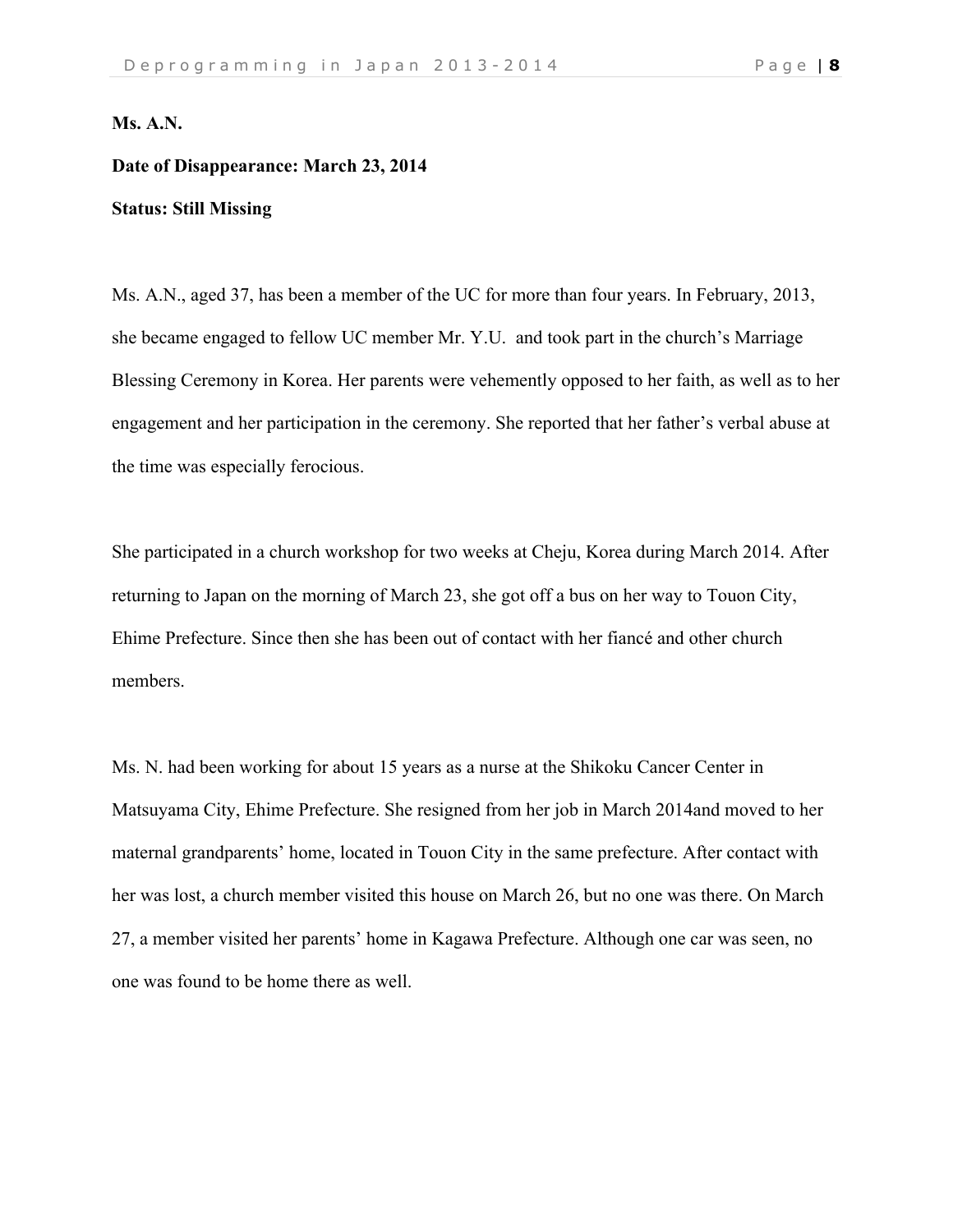Mr. S.S., a church staff person dealing with the abduction problem in Ehime Prefecture, visited the police in the first week of April and explained the situation. He reports that the police listened to him carefully, but finally decided not to accept his missing persons' report on her case.

**Mr. M.I.**

# **Date of Disappearance: December 29, 2013 Status: Still Missing**

Mr. M.I. was last seen by his friends on December 29, 2013. Born on January 5, 1987 to a middle-class family Mr. I was introduced to the Unification Church in 2005 while a student at the Aoyama Gakuin University. A year later, he joined the church and moved into the local center while continuing his university career. When his parents learned of his conversion two years later, they required him to drop out of school so he could come back home to live with them in Chiba Prefecture. (He was still a minor at the time.) He obtained a job in Tokyo but continued attending UC services without his parents' knowledge.

In 2009, Mr. I moved into the dormitory of the factory where he was working. He obtained additional training and later that year he took a job as an electrician. Now a legal adult (the age of majority in Japan is 20) he decided to live in the communal church center again, while continuing his work as an electrician. In 2010, he moved out of the center but continued his religious life in his spare time. Because his parents had by this time discovered his re-affiliation with the UC, Mr. I feared that he might be deprived of his freedom by them. He therefore wrote a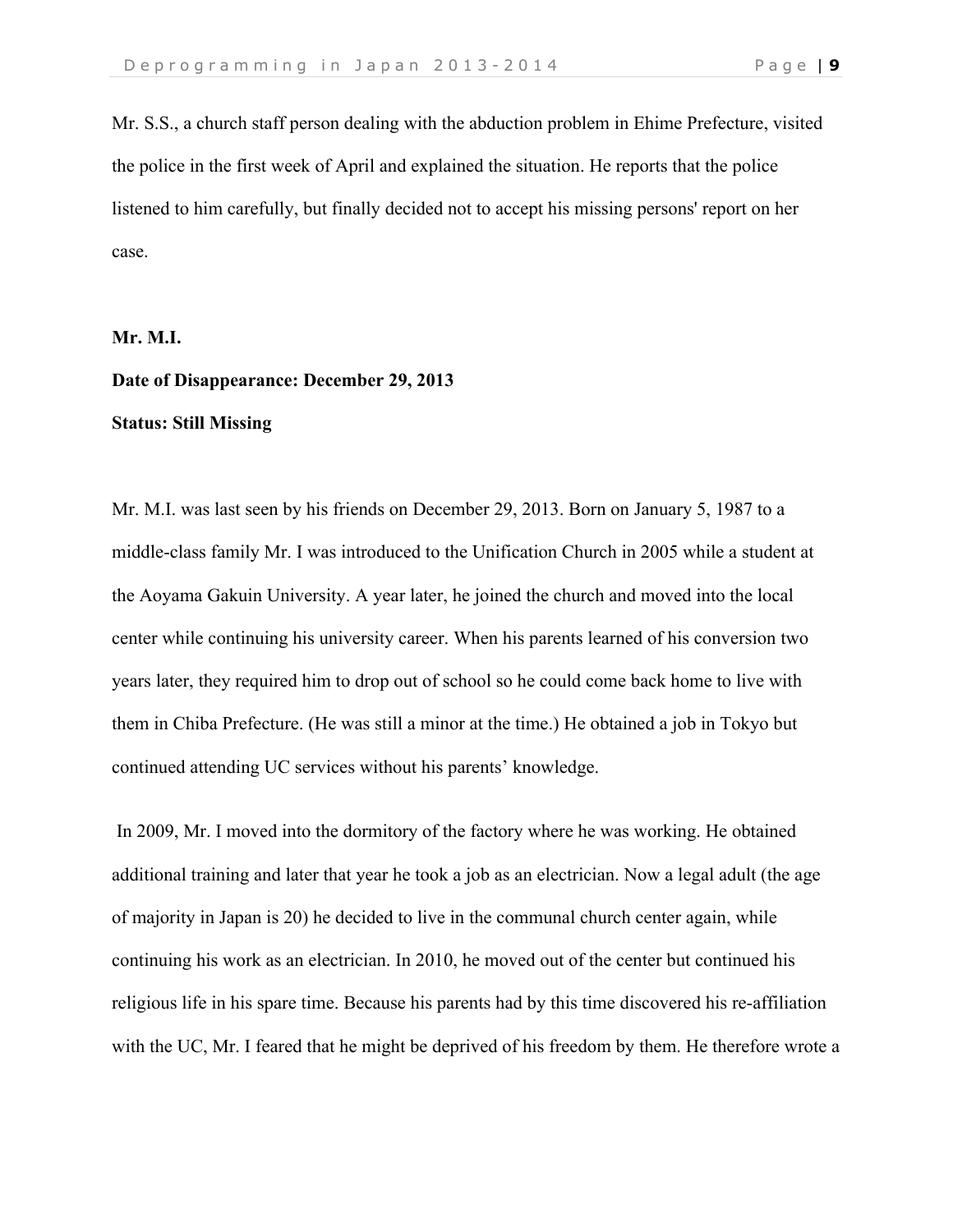formal statement stating that if he were to go missing, he believed it would be due to his family's confining him against his will, and that he desired that the police should try to rescue him.

Mr. I reported that over the New Year's holiday in 2011, his parents attempted to restrain him for a "discussion about his faith" but he was able to get away. In May 2011, he moved to Yamagata Prefecture for job training. A year later Mr. I came across a childhood friend whose parents had joined the Unification Church together with him. They informed Mr. I that his parents were in contact with an evangelical pastor named Yoshida who advises parents on how "rescue" young UC members from the church. However, in October 2012, Mr. I's parents conducted an apparently friendly visit to the church to observe its worship service. After that, they stopped criticizing the UC when he met with them.

Nevertheless while preparing for his visit to his parents for New Year's 2014, Mr. I again became fearful of being abducted. He told a close friend that he had purchased a GPS device to locate him in case he would be abducted. On January 2, the day he was scheduled to return, he activated an emergency signal. The police were immediately informed of the disappearance, including being shown his statement requesting rescue. However, they declined to open an investigation into his situation.

On February 18, 2014 delegation from the Brussels-based NGO *Human Rights Without Frontiers* met with Chiba police officials and urged them to visit the location where he was believed to be confined or to at least summon Mr. I's parents for questioning. On February 20, HRWF "was informed that members of I's family had prevented him from contacting anyone.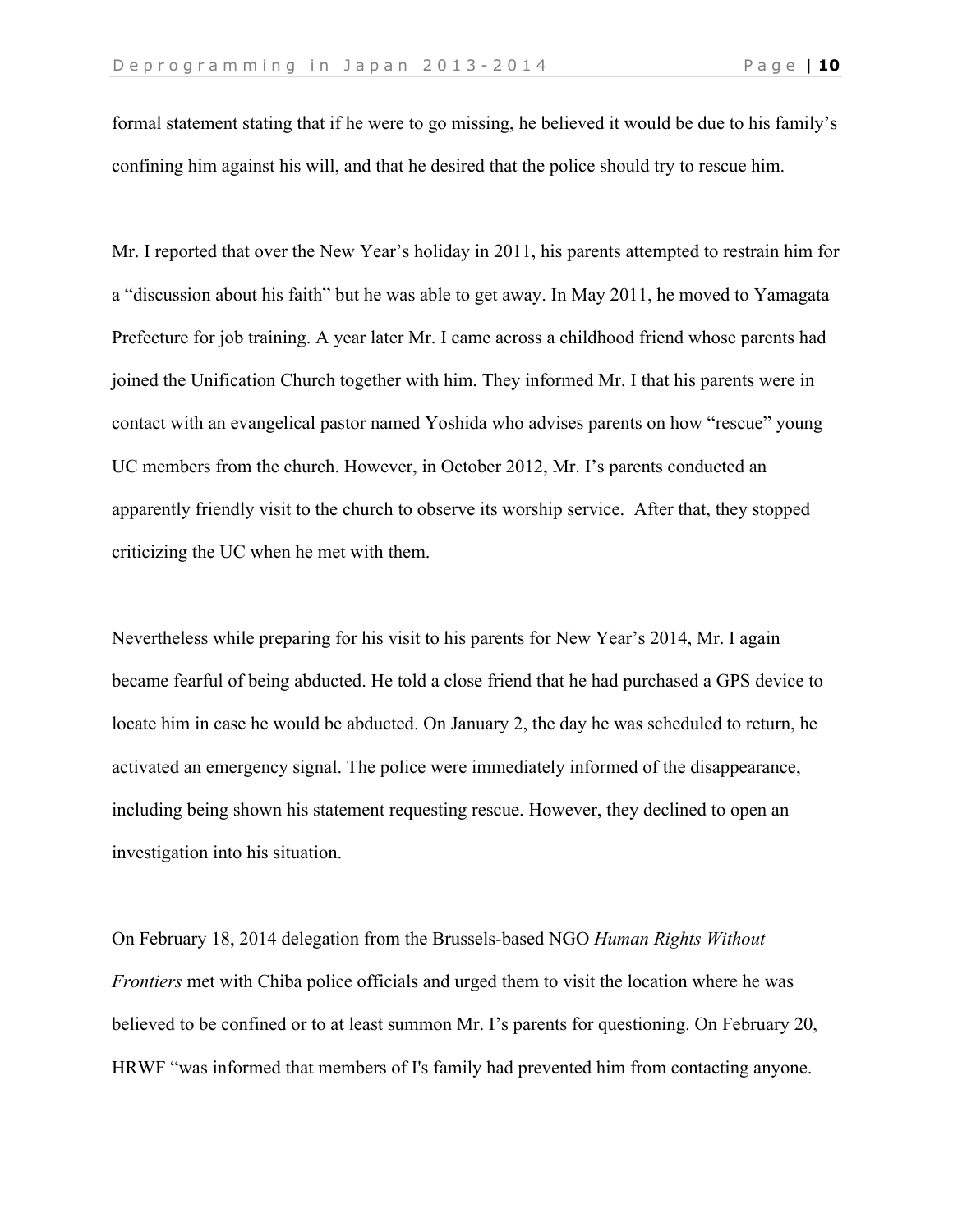Even still, the police refused to take action to assist him in any way while the delegation was still in Tokyo." The delegation also raised the issue with three members of the Diet, and with representatives of the Justice Ministry. HRWF stated that "The delegation invoked the implementation of clearly-defined police procedures in the case of suspected abduction." However, at last report, no effective action was taken by the police.

#### **Ms. M.S.**

# **Date of disappearance: December 28, 2013 Status: Still missing, probably renounced the UC**

Age 35 at the time of her disappearance, Ms. M.S. joined the UC when she was 24. She became engaged to fellow church member, Mr. H.Y., in February 2013. They participated the UC's Blessing Ceremony that month.

On December 28, 2013, Ms. S visited her parents' home in Niigata. She had hoped to have a good talk with her parents on this visit and asked them to meet her fiancé on January 2. However her parents declined, saying they would be out to make a round of New Year's greetings on that day. She sent an e-mail to a church friend at 1:36 pm December 28, indicating that she had arrived safely at her parents' home. Her fiancé became concerned since there was no communication from her after that. On the evening of December 31, he went to the family's home, but no one was there and the house lights were off. A member of the Suginami Church visited the house on January 1 and 2, but again no one was there. On January 6, after consulting a representative of the prefectural council, church staff called the local police to request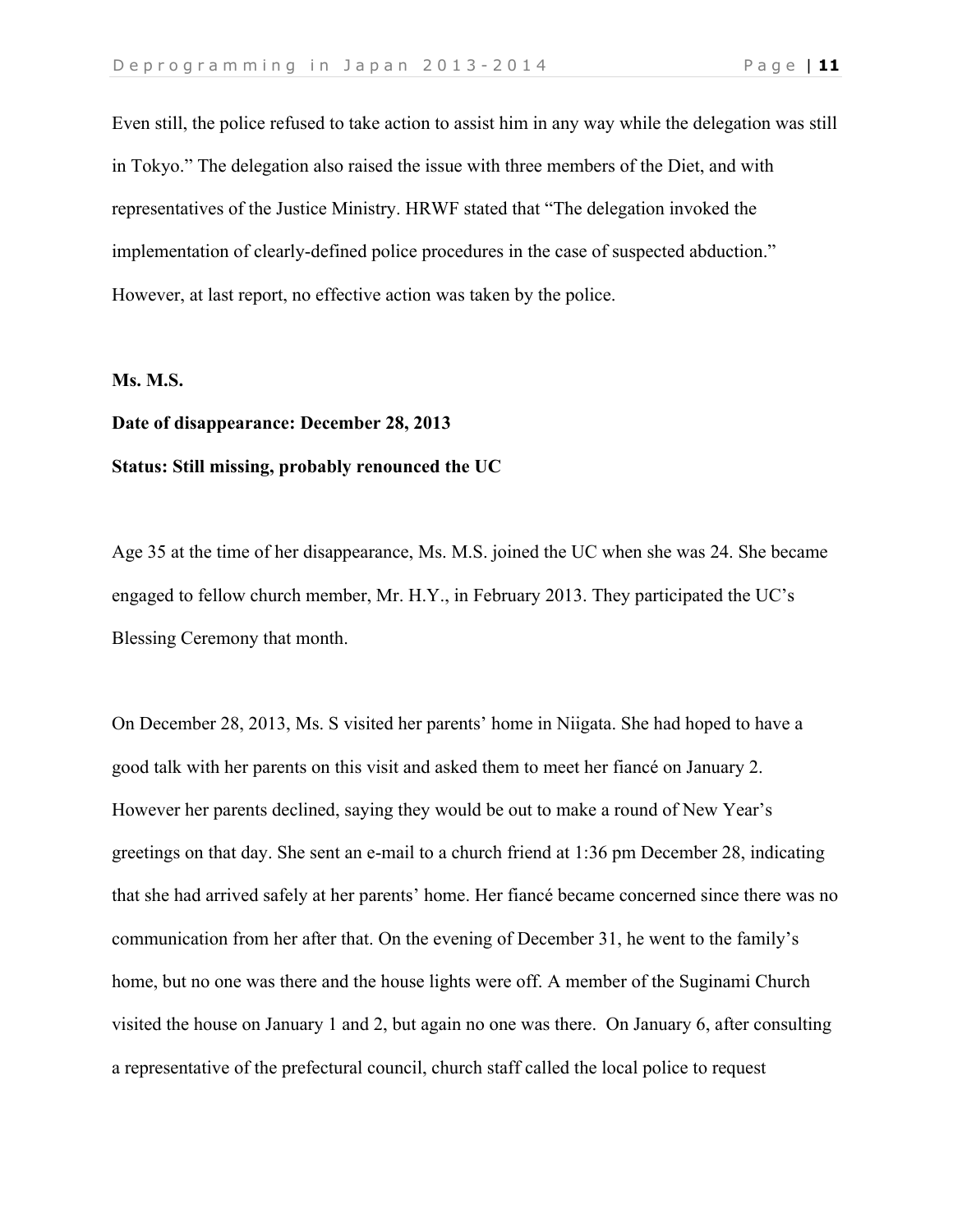cooperation. However, the police refused to cooperate, saying it was a "matter between parents and child."

UC sources state that anti-UC lawyers representing Ms. S have contacted the church demanding that the church return donations she made. However, she has not met personally with church members or her fiancé, nor has she officially renounced the church as far as can be determined. While it is probable that she has indeed left the church, she will still be listed as missing until this can be confirmed.

#### **Section 3: Disappearances in 2013**

# **Mr. T.I.**

#### **Date of Disappearance: April 27, 2013**

# **Status: Renounced his faith under apparent duress**

Born on July 30, 1991, Mr. T.I. was a senior in the College of Science and Engineering at Kanazawa University at the time of his disappearance: He joined the Unification movement in the summer of 2010 after participating in a workshop of CARP, the UC's youth movement. He officially affiliated with CARP on April 1, 2011 and moved into the CARP center at Kanazawa on April 1 of that year while continuing his studies.

Mr. T.I. revealed his affiliation with the CARP movement to his parents in June 2012. His mother was noticeably upset at the news and openly opposed his faith. She urged him leave the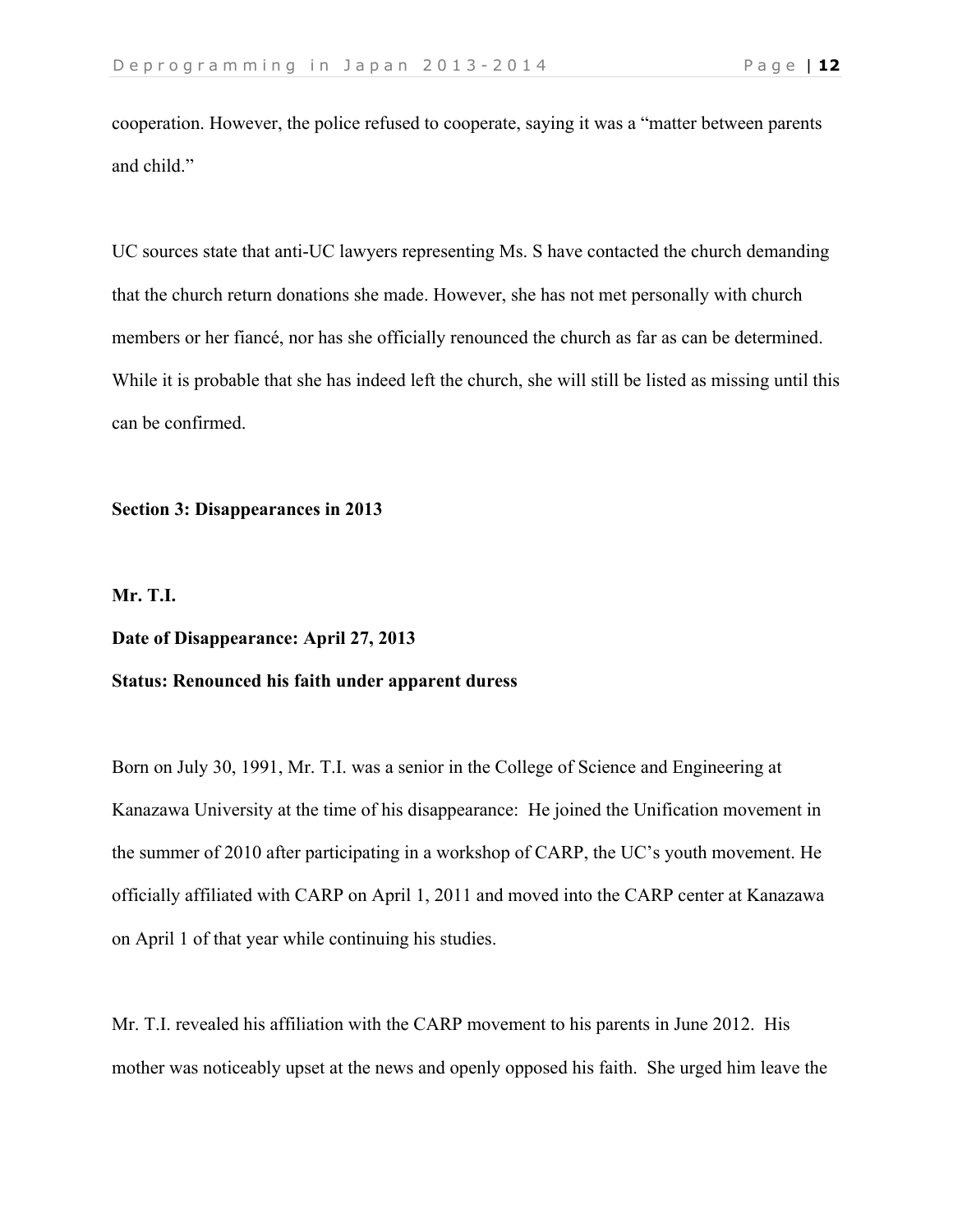CARP center as soon as possible, while his father, though also disapproving of his new faith, made no such demand. Mr. T.I. visited his parents' house in September 2012 and again on the 2013 New Year's holiday. He maintained regular contact with his family via e-mails and phone calls. He informed his parents that he had obtained a job after his graduation. He also invited his mother to a meeting of CARP members' parents scheduled in April, and she said she would participate in it.

Mr. T.I. visited home again from April 27 to 29 to celebrate his younger brother's entering the university. Knowing that his parents' opposition to his CARP membership could spell trouble, he took several precautions. Previously, he wrote a "request for rescue" letter and filed it with his attorney. Mr. T.I. also arranged for a UC member who lived in his parents' neighborhood to help him in case something happened. He brought three cell phones with him on his journey. The first was the phone he normally used. The second was a backup phone that his parents did not know about, and the third was a specially prepared phone with a GPS locator in case of emergency.

Around 2:00 p.m. on April 27, the GPS locator-equipped cell-phone sent a text message to a friend saying, "The buzzer was pushed! Please contact." (This was the prearranged signal requesting urgent assistance.) The GPS indicated the current location as the precise address of the parents' home. A CARP staff member immediately called the house, but there was no reply. Mr. T.I.'s friend visited the house in the evening of April 27, but the house had been vacated.

On May 1, two local CARP leaders visited the Shibata Police Station near the T.I. family's home and also went to the Civil liberty Bureau of Niigata Prefecture to report the incident and seek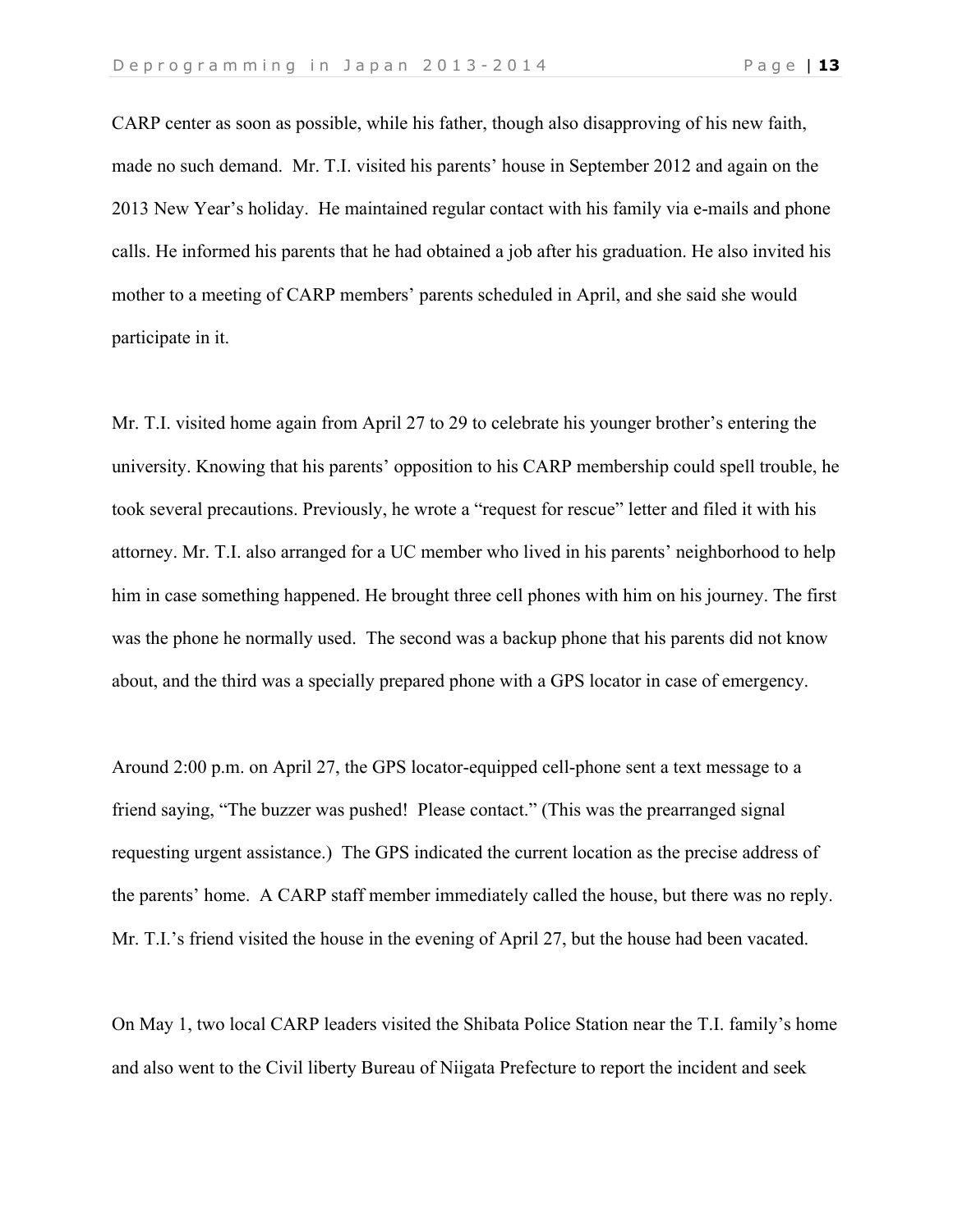assistance. Their names were Mr. Murata, the director of the Kanazawa CARP house where Mr. T.I. lived, and Mr. Karube, regional coordinator of CARP in central Japan. They visited the Community Safety Division of the Shibata Police Station and spoke with Assistant Police Inspector Satoshi Kotake, from 10:50 am to 12:20 pm. A summary of conversation is as follows:

Mr. Murata explained that he was living with Mr. T.I. and thus fell under the category of "people who live with the missing person" according to Article 6 of Rule No. 13 of the *Rules of The National Public Safety Commission* governing persons qualified to file missing-persons reports. However, Inspector Kotake replied "We must give priority to family members and relatives. First we should contact his parents. We will do this." Mr. Murata replied, "His parents are suspected of confining him for religious reasons so we want you to directly talk to him and establish whether he is voluntarily discussing with his parents or he is under detention." Despite the fact that Mr. T.I. was well above the age of legal adulthood, Inspector Kotake replied: "If we contact his parents and find he is there with the parents, it means that he is not a missing person. We can do nothing more. That is the scope of our services by the Community Safety Division. If you expect more, please consult with the Police Affairs Department." The inspector promised that he would contact either Mr. T.I. or his parents. Mr. Murata provided the phone numbers of Mr. T.I.'s three cell phones as well as that of his parents' house. Inspector Kotake quickly called these numbers but no one answered.

That afternoon, as suggested by Inspector Kotake, Mr. Murata and Mr. Karube visited the Police Affairs Department and talked with an official named Mr. Aoki. They showed him the written request from Mr. T.I. formally requesting that the police search for him in case he was out of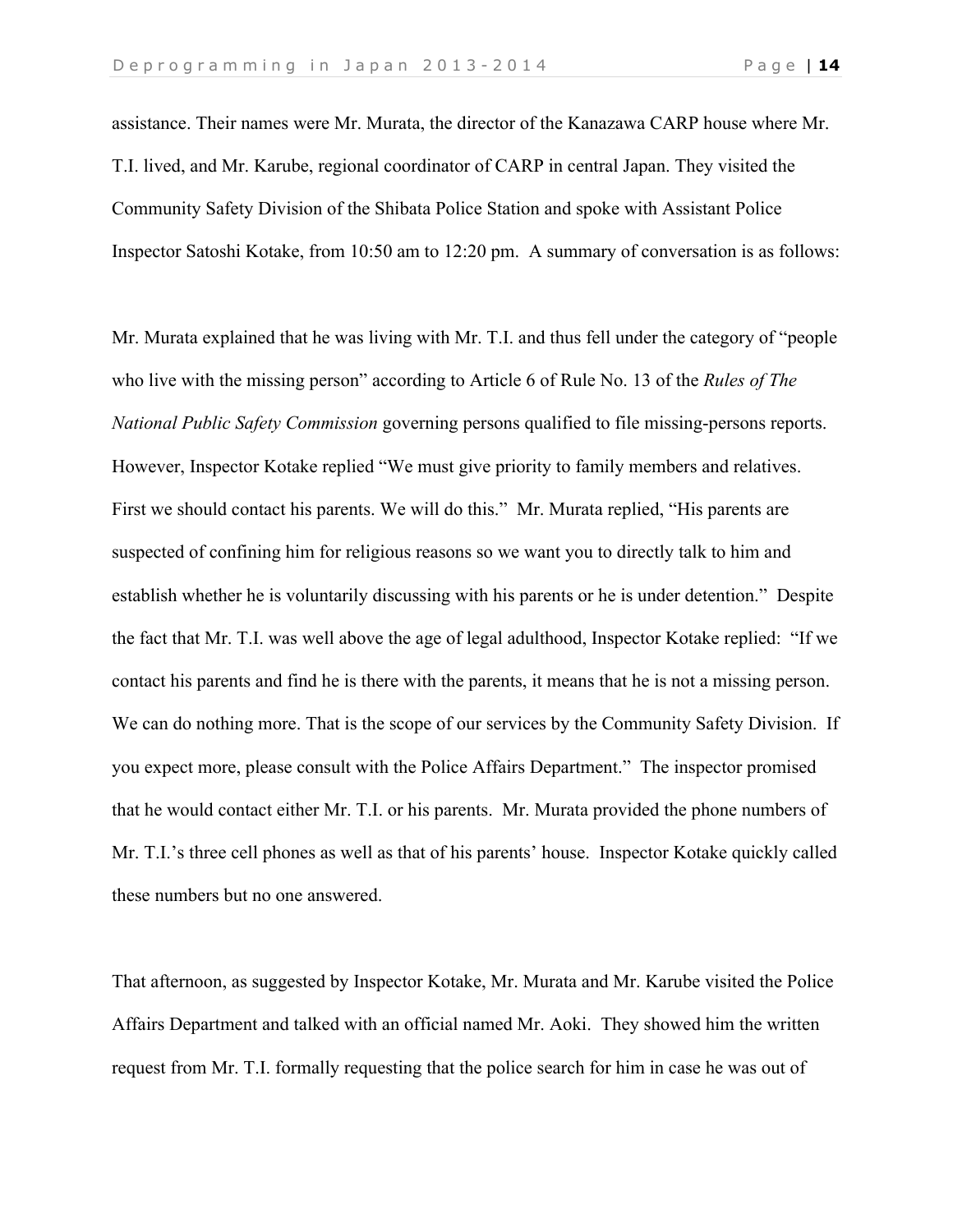contact because he might be kidnapped and confined by his parents for religious reasons. The letter stated that police should allow him to return to the Unification Church. Mr. Aoki, however, replied: "This letter has no effect. He is not a member of the Unification Church. Why does he ask for rescue to the Unification Church?" (Technically Mr. T.I. joined only CARP, and was not registered as a member of the Unification Church.)

The police official also stated that Article 6 of Rule No. 13 authorizes "people who live with the missing person," to file reports "only in case parents and relatives are out of contact. Here, 'people who live with the missing person' does not mean a simple roommate" but refers to an intimate life partner such as a common-law spouse. After they had talked for 30 minutes, Mr. Karube received a phone call from Inspector Kotake saying that he had contacted the parents and they told him, "We are just having a family discussion; so please set your mind at rest." Mr. Karube asked whether he talked with T.I. himself. But the policeman reiterated that once he was told that Mr. T.I. was together with his parents, the police would not deal with it as a missing person case. He claimed that the job of Community Safety Division finishes at that point and anything above that is off limits.

Mr. Karube showed Mr. Aoki the e-mail from the GPS locator. He explained that this signified an emergency situation and was an evidence that he had been abducted. But Mr. Aoki denied this constituted evidence because there was no proof that Mr. T.I. himself pushed the buzzer; someone else might have pushed or it was pushed by chance. Mr. Aoki concluded that: "We will decide whether we will confirm the will of T.I. or not. Even if we talked with him, we are not obliged to report to you since you are not family members."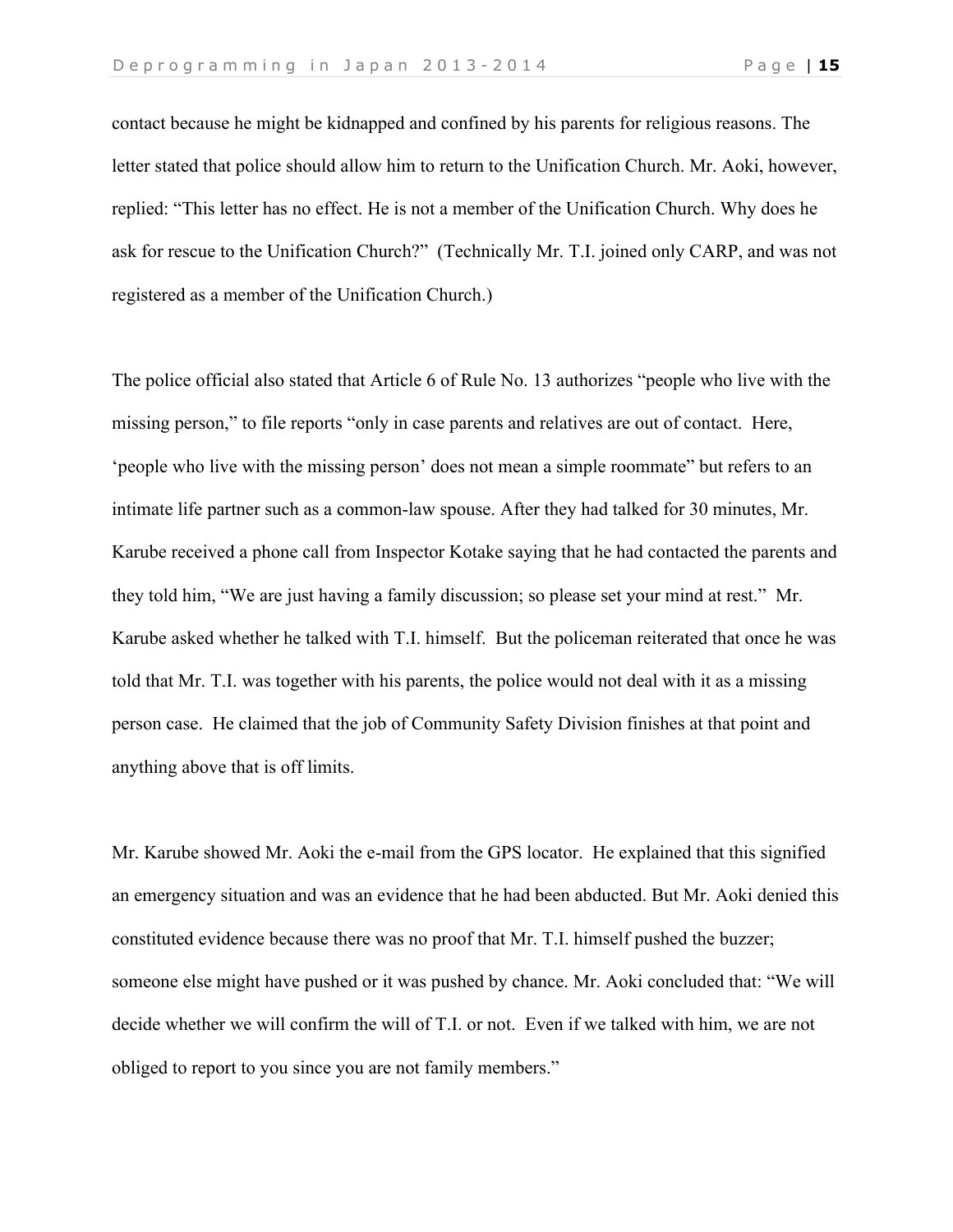Later that day Mr. Karube and Mr. Murata visited the Civil Liberty Bureau of Niigata Prefecture. They talked to Mr. Futoshi Ishikawa, deputy secretary for legal affairs. Mr. Ishikawa said he never heard of such case and was interested in their report. However, he said that the Civil Liberty Bureau only gives advice about human rights violations and cares for victims. It has no power to execute legally binding action. He advised them to consult with a lawyer to discover his whereabouts. He copied materials provided by the CARP staff and promised to report this case to his supervisor.

On May 30, Mr. Karube and Mr. Murata made a second visit to the Shibata Police Station and spoke with Mr. Aoki and one other officer. Mr. Aoki stated: "We were able to reach Mr. T.I. himself. He said that they were having a discussion at a safe place, so there is no problem." The CARP staff requested specific details about when the contact was made and by whom. Mr. Aoki replied: "There is no need to tell you how and who made contact, and we are not obligated to tell you."

The CARP staff reported: "We then conveyed that when we visited the Civil Liberties Bureau, and the counselor there recommended that we consult the lawyer, Mr. Fukumoto, whose name was given on the Request for Protection. They requested that Mr. Aoki speak directly to Mr. Fukumoto. Mr. Aoki replied, "I have no obligation to speak with him, so I will not." They contacted Mr. Fukumoto and handed the phone to Mr. Aoki, but he refused to take the phone. He also refused to respond to anything said by Mr. Fukumoto over the speaker phone.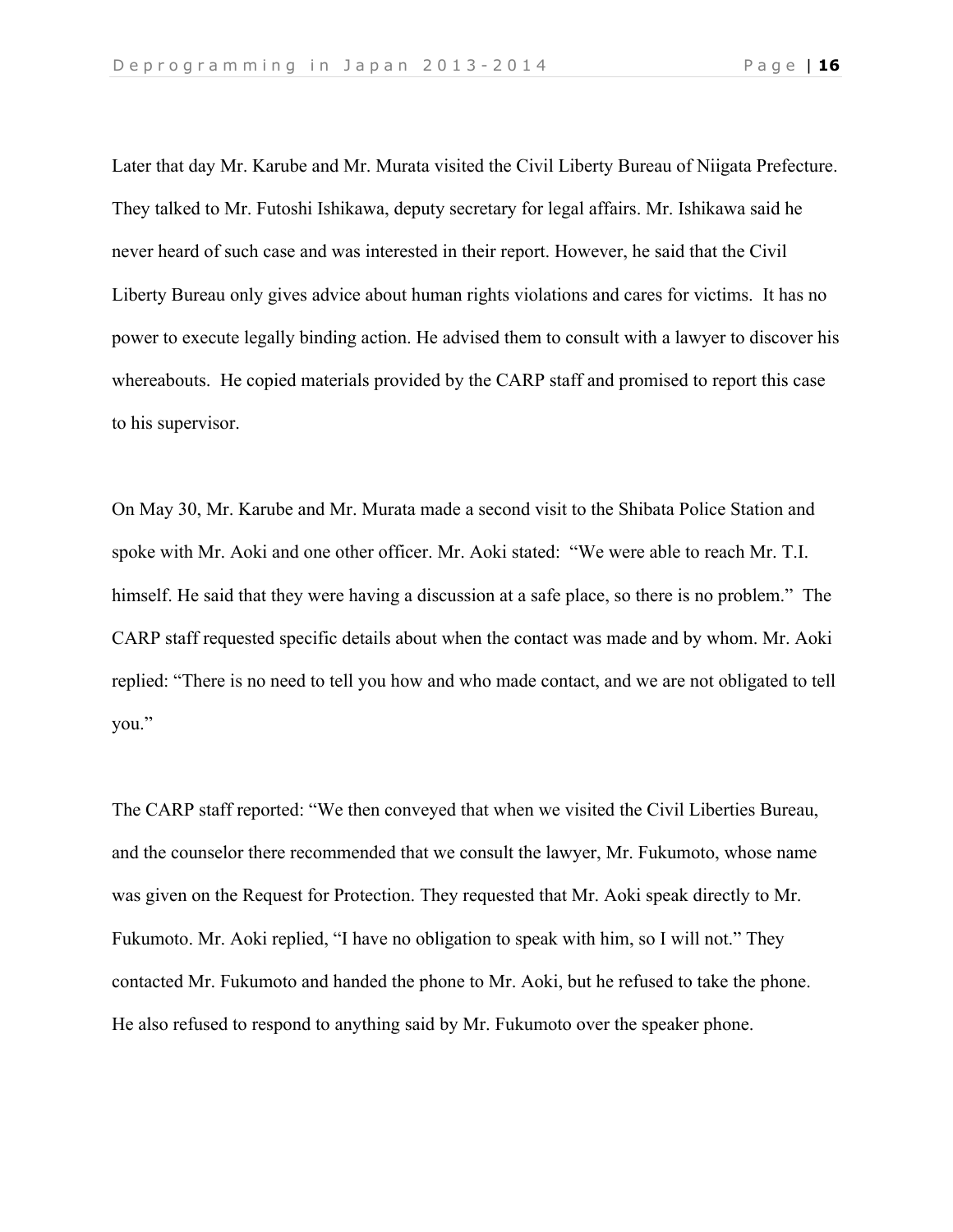About two months later, on July 24, Mr. Murata received a letter from Mr. T.I., declaring his resignation from the CARP. The letter was dated July 22. The following are excerpts of its contents:

"I have been discussing with my family members about my life in the CARP movement and my faith in the Unification Church. Through that discussion I realized that the range of my thinking was narrow due to one-sided information and education by the CARP members. Since I and my parents did not have enough knowledge about Christianity, a Christian minister helped our discussion. Through that I realized that the Unification Church is a criminal organization, its doctrine is not the Truth, and Rev. Moon cannot be the Messiah. So I cannot continue with CARP activities anymore and I announce my resignation from CARP by this document. I suggest that my former colleagues in Kanazawa CARP open their eyes and learn about doctrine of the orthodox Christian Church. Please send my personal belongings to my parents' house."

#### **Ms. M.M.**

## **Date of Disappearance: March 28, 2013**

#### **Status: Renounced her faith under apparent duress**

Born on May 10, 1986 Ms. M.M. graduated from high school in 2005 and soon began working as a caregiver in a hospital. In 2007 she met the Unification Church and began studying the Divine Principle. Her parents disapproved of her new religious affiliation, and in 2012 they confined her to their home to convince her to renounce the church. She maintained her faith and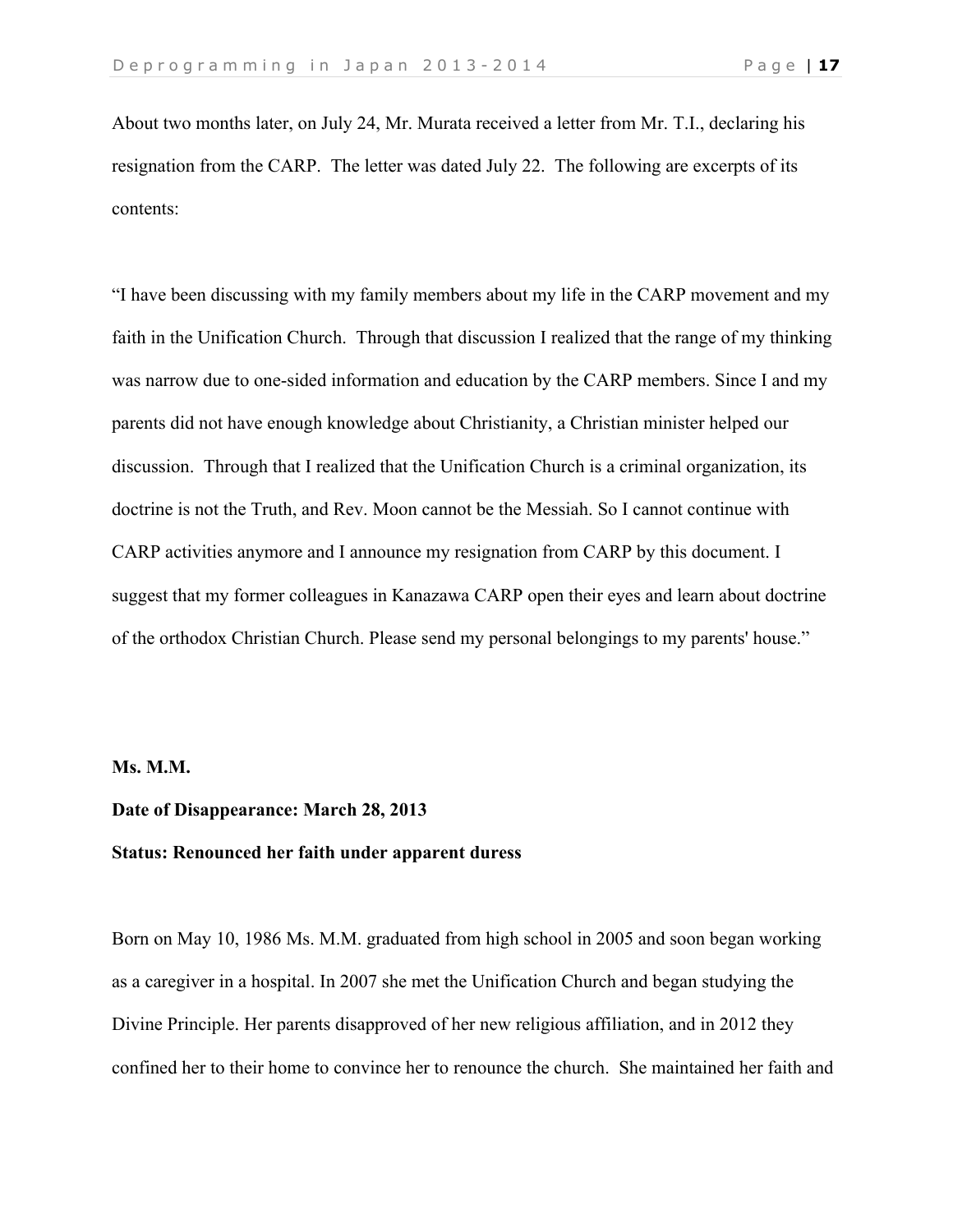was allowed to leave after one week (January 1 to 7). After this incident, her parents visited the UC both in Hiroshima itself and near her workplace at Harada Hospital. Since that time, she visited her parents' home once a month and seemed to be on good terms with them.

In early 2013 Ms. M.M. became engaged to a Japanese man and participated in the UC's Marriage Blessing Ceremony. On March 28, 2013 she visited her parents' home and was in contact with church friends by phone. After that she lost contact. She was scheduled to work at the hospital on March 30, but when a local church staff member called the hospital, he was informed that the hospital had received a phone call from Ms. M.'s mother saying: "My daughter needs some time off from work."

Church members visited her parents' house (in Iwakuni City, near Hiroshima) at 8:00 pm, March 30, but the house was empty and the lights had been turned off. Ms. M carried a GPS device to help locate her in case of trouble. The locator indicated that she was in her parents' house, but apparently she was no longer in possession of the device. Since there was some early indication that her elder brother had been in contact with an anti-UC Christian minister, church staff members visited him on the evening of March 30 and asked about her. He denied his involvement with this case.

On April 1, four church members visited the police and the Civil Liberties Bureau in Yamaguchi Prefecture. At the Iwakuni City Police Station, Mr. Honda (in charge of legal affairs for the UC in the Hiroshima area), Ms. Tamura, Mr. Ide and Ms. Mio spoke with an officer identified as Mr. Imai of the Community Safety Division of the police. They explained the situation and showed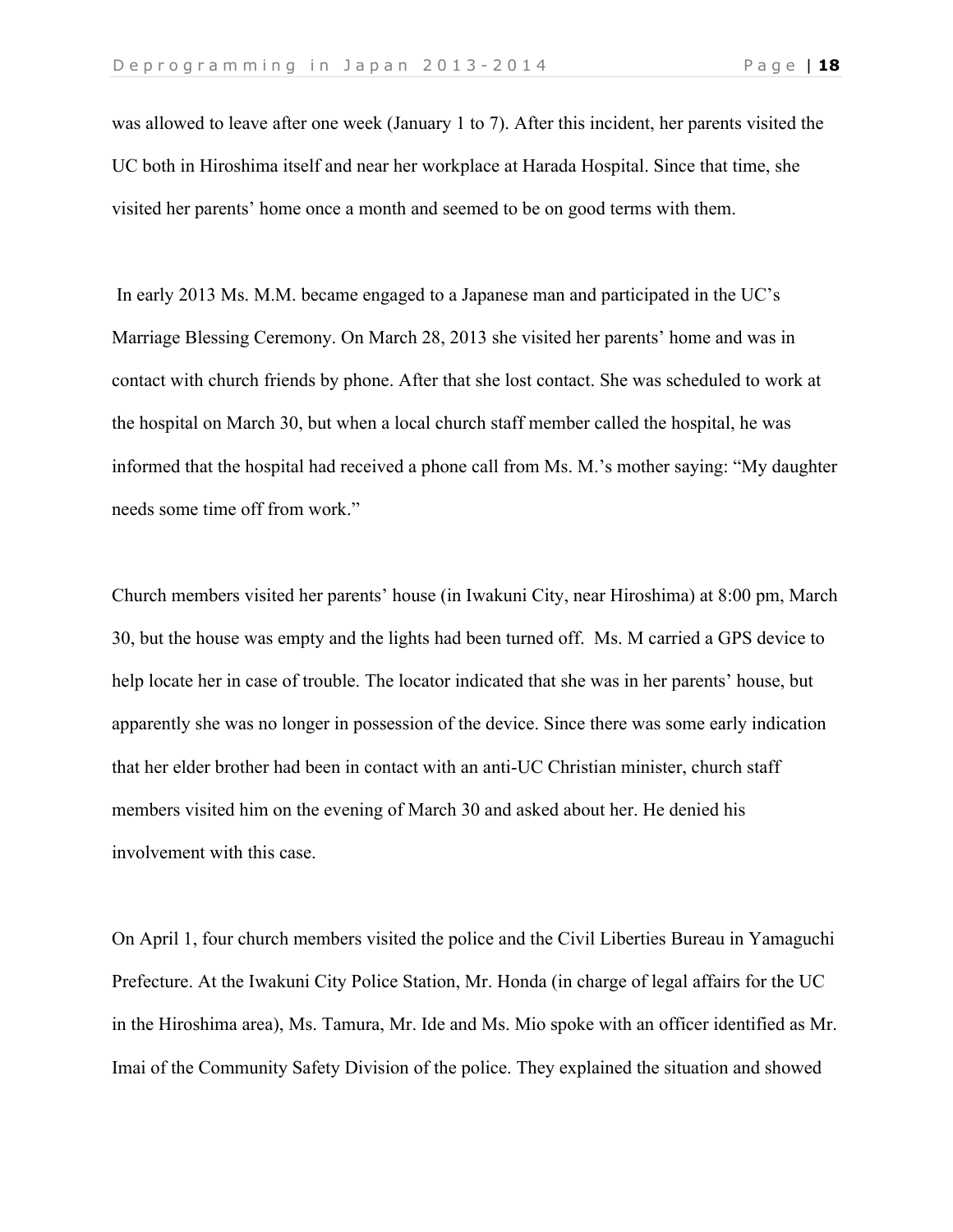him a copy of a letter Ms. M. had written after she had been confined in 2012. During the discussion, Officer Imai's supervisor intervened several times and called him to another room. Eventually Officer Imai stated: "If we can contact her parents, we will confirm her will and get back to you. However, an application to search for a missing person can be submitted only by family members or someone authorized by the family members. If this is not the case, we cannot really investigate it."

On the same day, the church members visited the government office complex of Yamaguchi Prefecture and met Mr. Shinichiro Yanagi, section head of the local Civil Liberties Bureau. His initial approach was more appreciative of the Ms. M's rights as an adult. He said, "Even parents should not confine their child. According to the situation we can inform the police." After the church members explained to him that they had already done so, "he just listened to us." They then asked him to report on this matter to his superior.

On May 17, 2013 the Hiroshima UC received a letter from Ms. M, announcing her resignation from the Unification Church. It states:

"I, M.M., recently noticed the problems in the teachings of the Unification Church and made my own decision to submit this notice of withdrawal from the Unification Church. I would like to declare my engagement fixed at the Blessing Ceremony in February 2013 null and void."

On May 24, 2013 Ms. M came to the church center with her family, informed staff members that she had left the church, and picked up her belongings.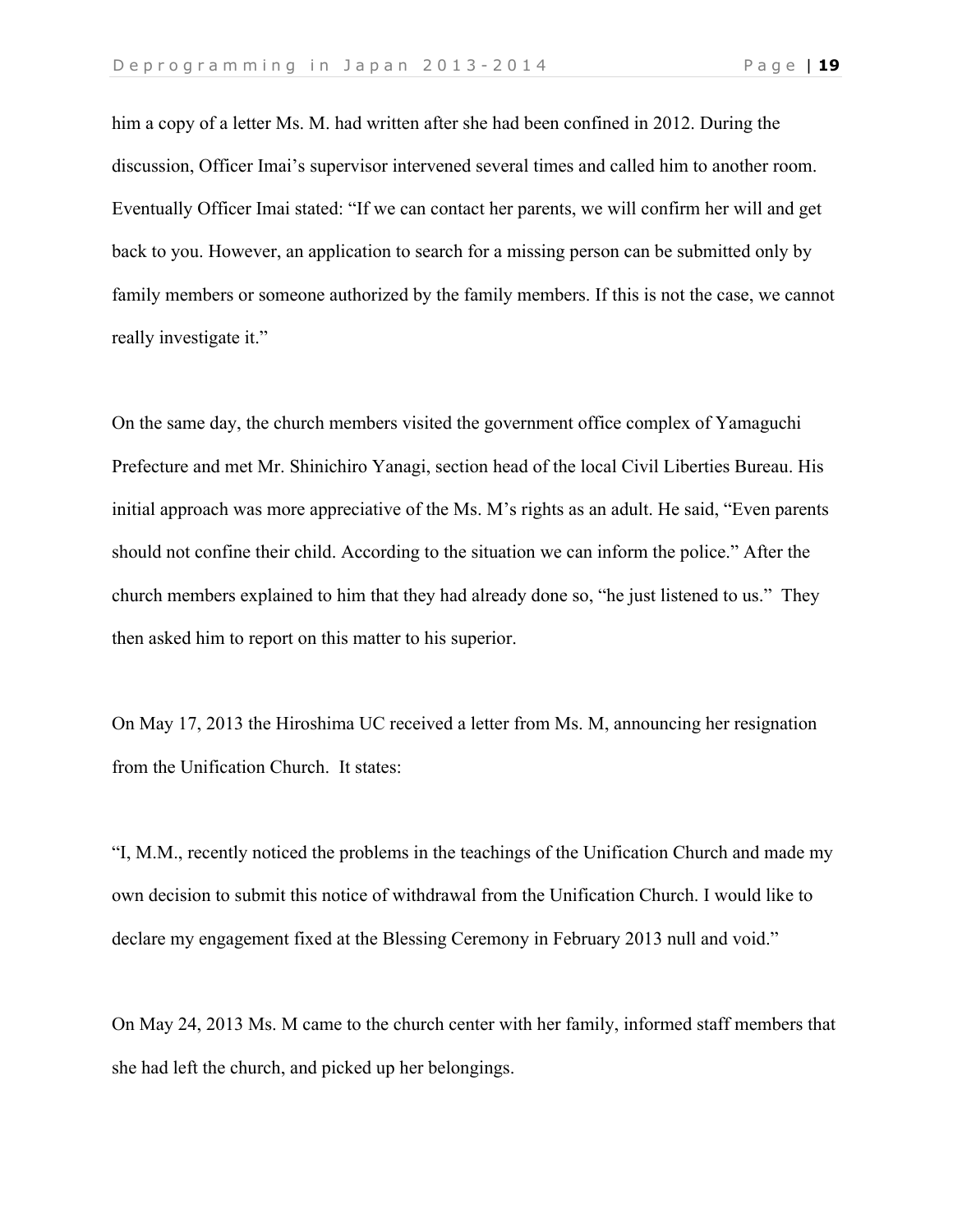#### **Name: Ms. M.H.**

# **Date of Disappearance: May 7, 2013**

## **Status: Renounced her faith under apparent duress**

Ms. M.H. worked as a nurse and shared a room with other two church members in Tokyo. She had revealed her UC affiliation to her mother in 2011. During the winter of 2011 she participated in a UC-sponsored 40-day workshop despite her parents' disapproval. In July 2012, during a visit to her parents' home in Sapporo City, a discussion about her faith resulted in a bitter quarrel. Her elder sister confiscated her cell phone and her passport. She was forcibly confined to her parents' home at this time but was able to return to Tokyo on September 30. She visited again over the New Year's holiday of 2013, apparently without incident. In January and February of 2013, she participated in another UC training session.

On May 4, 2013, Ms. H. again visited her parents' home. She sent an e-mail to a church staff member on that date, with no mention of trouble. She was supposed to return to Tokyo on May 7. After her roommates became concerned, church staff called her parents' home but nobody answered the phone. Before visiting her parents' home on this occasion, Ms. H had been suffering from minor depression and received counseling from a clinical psychologist. Because of this, the UC headquarters considered that she may have been simply taking some time off to be with her family. As the days turned into weeks with no contact, they concluded that she was probably under restraint against her will.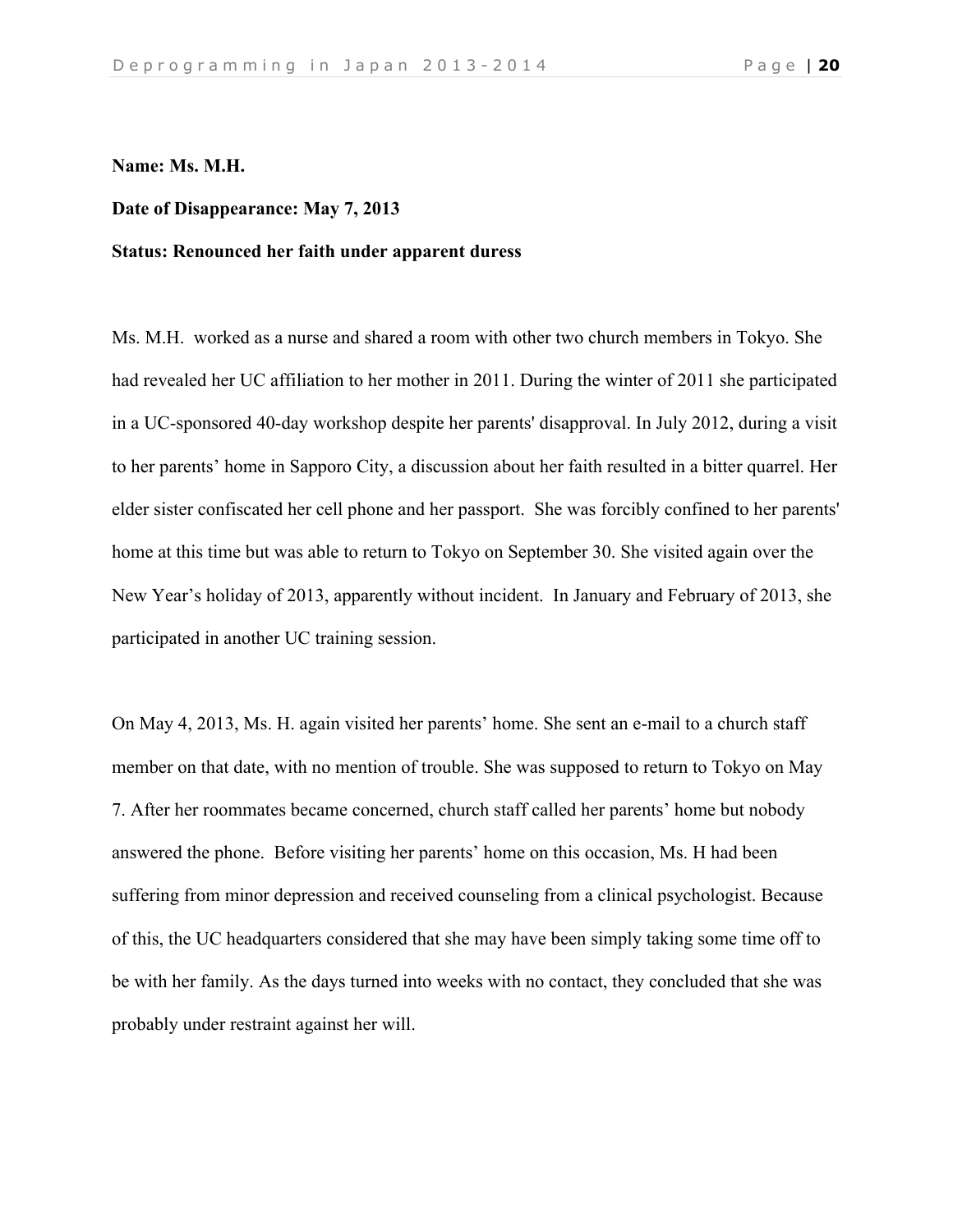On May 28 UC staff members visited Sapporo and met Ms. H's brother at the entrance of her parents' home. The staff also visited the police to explain the situation but received no assistance. On June 29 Ms. H's parents visited her apartment in order to terminate her lease and to pick up her belongings. On July 2 attorney Masaki Goro sent a letter to the UC representing Maki H as his client and announcing her resignation from the UC.

#### **Mrs. H. F.**

#### **Date of Disappearance: Dec. 29, 2012**

# **Status: Liberated by Police**

H. F. is a mature woman in her 60's living in Kato City in Hyogo Prefecture. Her faith in the Unification Church faced serious opposition from her family, especially her eldest son K, who has a history of physically abusing his mother. On December 29, 2012, her son confined her to their home by locking all external doors from the inside and taking charge of the keys. She reports that he unleashed violence against her by punching and kicking in her face, chest and abdomen. He also handcuffed his mother's wrists and cuffed her to a heavy television with a chain. On the same day, he called Pastor Rikio Matsuzawa, a minister of Osaka Eiko Church, (affiliated with the Japan Holiness Church) and asked him to come to the room where her mother was confined. Mrs. F alleges that this pastor knew full well that she was illegally confined against her will. Her son admitted to her that he visited Pastor Rikio Matsuzawa's church more than 50 times in order to receive his guidance before he executed this act of house arrest and attempted de-conversion.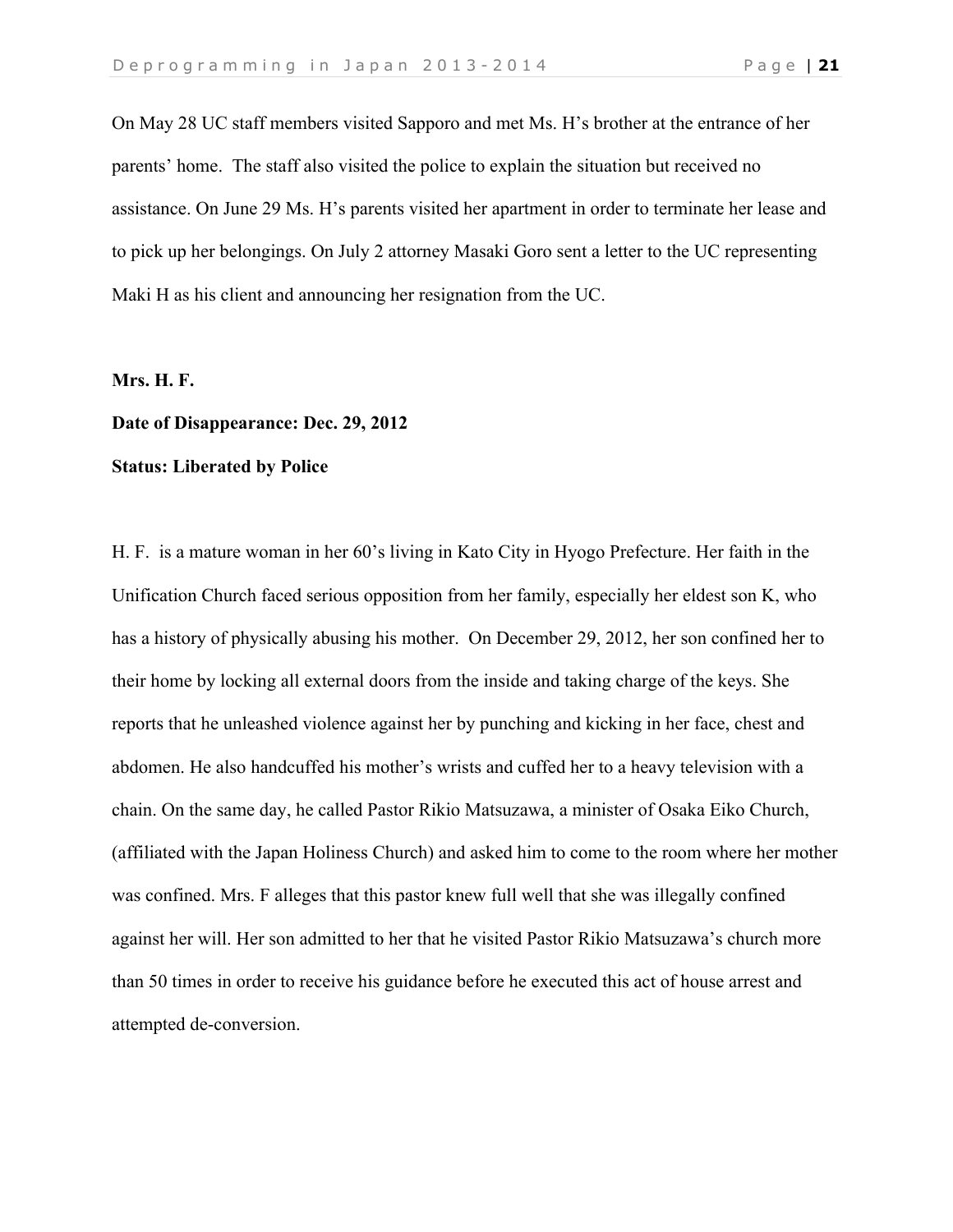Mrs. F reported that not only did Pastor Matsuzawa refuse to help her to freedom, he used her captivity to attempt to convince her to leave her chosen religion. He came to the house nearly every day every day until January 9, 2013, pressuring her to recant her faith in the Unification Church.

Suspecting that she was confined against her will, UC members reported Mrs. F's disappearance to the police. Since there had been previous reports of his assaulting his mother, they visited the house on January 10, 2013 and placed Mrs. F in protective custody. After interviewing her, they agreed to deal with her charge of domestic violence but refused to deal with the allegation that she was a victim of forced de-conversion. On the same day, she went to a doctor under police escort and was diagnosed with contusions consistent with domestic violence. Her son was admonished by the police and he gave up confining his mother in order to de-convert her. At last report, Mrs. F was freely practicing her faith.

#### **APPENDIX: The Background of Deprogramming in Japan**

While the term "deprogramming" first came into use in the United States in the 1970s, the phenomenon of parents and relatives using force to influence a convert to renounce a new faith dates back to ancient times. The history of western religion contains many examples of people being forced to renounce a new-found faith. Parents of early Christian martyrs such as Saint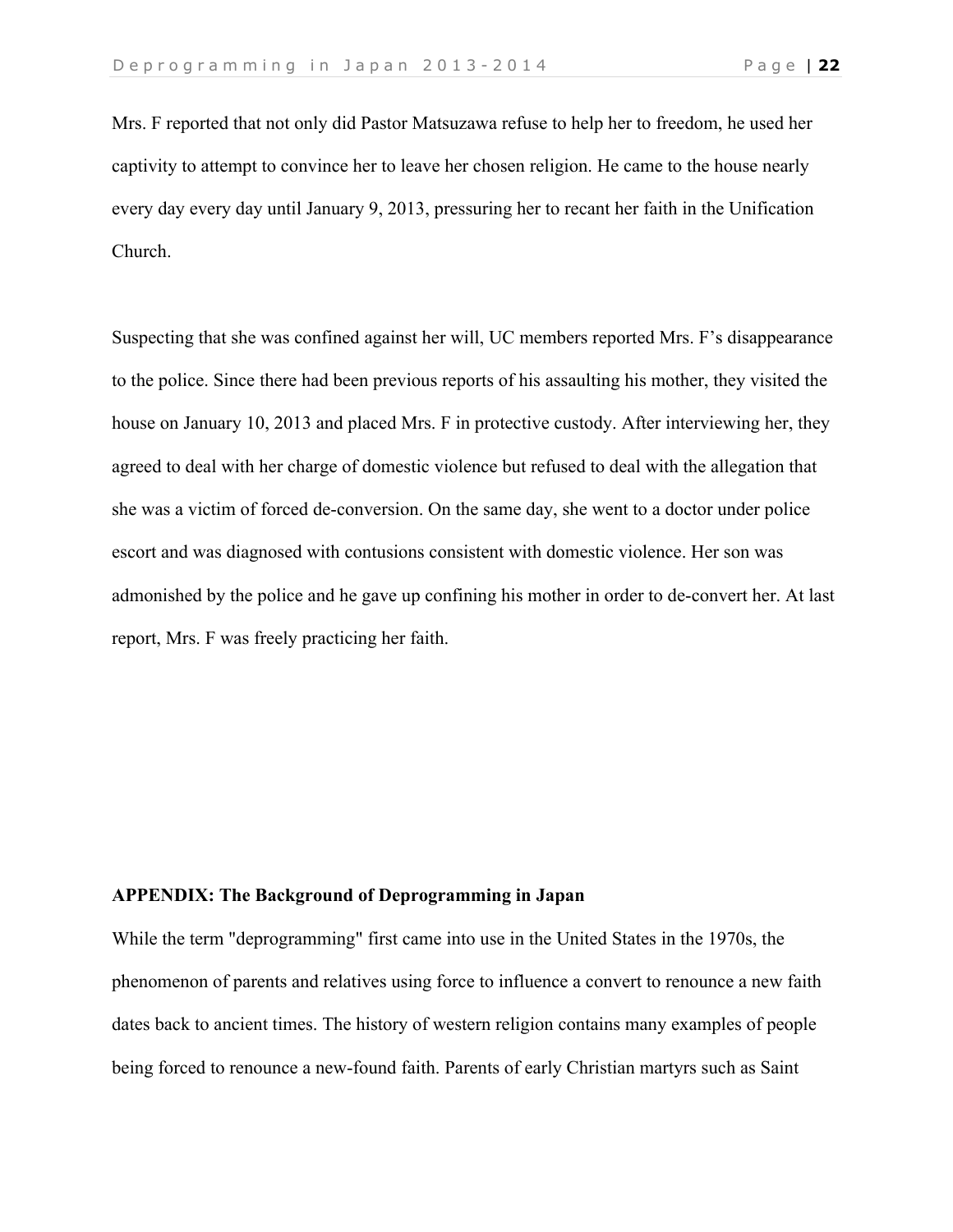Thecla and Saint Pepetua were among the first to attempt to break the faith of their adult children because of the social unacceptability of their faith. In medieval times, the parents of Saint Francis of Assisi went to the civil authorities to force him to recant his decision to give away his possessions and devote himself to "Lady Poverty." Saint Thomas Aquinas was held captive in a family castle for nearly two years as his relatives tried to dissuade him from his commitment to the still new Dominican order. The Spanish Inquisition resorted to torture and death threats in order to influence converts of other faiths to return to the Catholic Church. The Protestant Reformation witnessed numerous families bitterly divided as members opted for opposing versions of Christianity.

Islamic scripture and law forbids compulsion in matters of religion. Nonetheless, in practice, forced conversions have been known throughout Islamic history and families whose sons or daughters adopt another religion or sect sometimes took extreme measures in reaction. According to sharia law, Muslim women are banned from marrying non-Muslim men; and this rule is still enforced in some Muslim states. In Buddhism, forced conversions are likewise forbidden, but there have been instances in history where they have occurred. For example, during the Edo period of Japan, when the first Christian missionaries had arrived, Tokugawa Shogunate forced many newly converted Japanese Christians to renounce their new faith. Only in the modern era did the principle of religious freedom gradually gain wide acceptance. In Europe, the end of the wars of religion between Protestants and Catholics gave rise at first to mere toleration of competing major faiths, but smaller and newer sects often continued to face persecution. Even in the United States, where believers fled in hope of finding greater freedom, minorities such as Catholics, Jews, Quakers, and even Baptists won the right to practice their faith only gradually.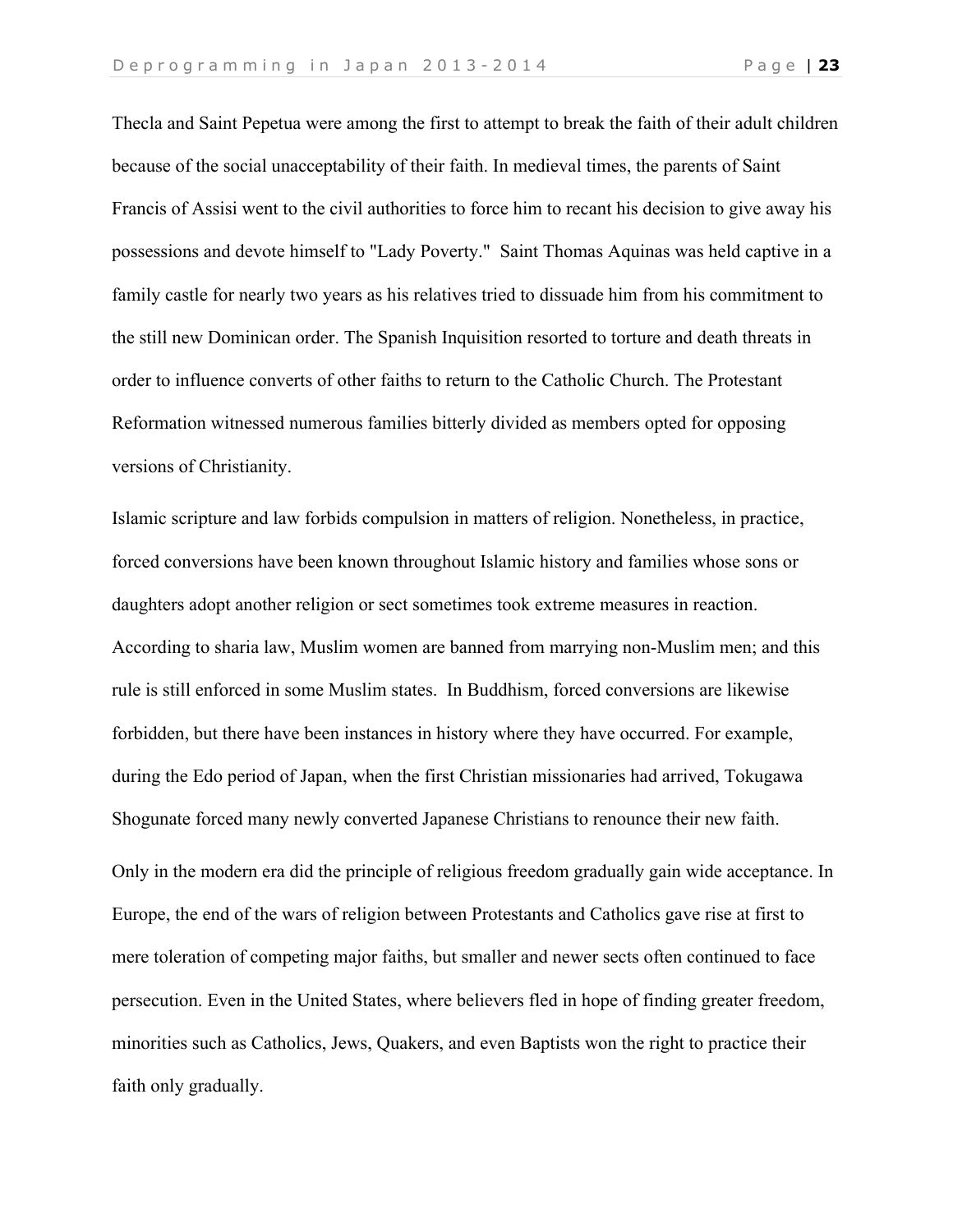In the U.S., Supreme Court decisions eventually upheld the constitutional right of adults to choose a new religion even over their parents' objections, and the right to choose one's own religion also gained greater acceptance in the other Western democracies. After the end of World War II, this right was guaranteed in the UN's Universal Declaration of Human Rights, which states that:

Everyone has the right to freedom of thought, conscience and religion; this right includes freedom to change his religion or belief… (Article 18).

With religious freedom firmly established in most democratic countries, parents wishing to force their adult children back into traditional faiths and lifestyles sometimes resorted to illegal means. The success of new religious movements in the late 1960s and early 70s witnessed the emergence of the phenomenon of "deprogramming," complete with a theory of "mind control" or "brainwashing" that sought, ultimately unsuccessfully, to bypass religious freedom issues. The theory held that adherents of new religions did not join these groups by their own free will but had been manipulated by "coercive persuasion." Families were thus justified to hire professional deprogrammers to kidnap believers, confine them against their will, and "rescue" them from the "cults" that they had joined.

In the US and Europe, deprogramming was brought to an end as courts ruled against the "brainwashing theory" as applied to religious coverts, and mainline churches firmly rejected and opposed the practice of "deprogramming" as unethical. The National Council of Churches declared that "kidnapping for ransom is heinous indeed, but kidnapping to compel religious deconversion is equally criminal."<sup>1</sup> Moreover, the courts recognized the issue as clear-cut: an

<sup>&</sup>lt;sup>1</sup> "Resolution on deprogramming: Religious Liberty for Young People Too." Adopted by the Governing Board of the National Council of Churches of Christ on Feb 26 1974. http://www.religiousfreedom.com/PDF/Japan/Goto/13.%20NCC%20Statement.pdf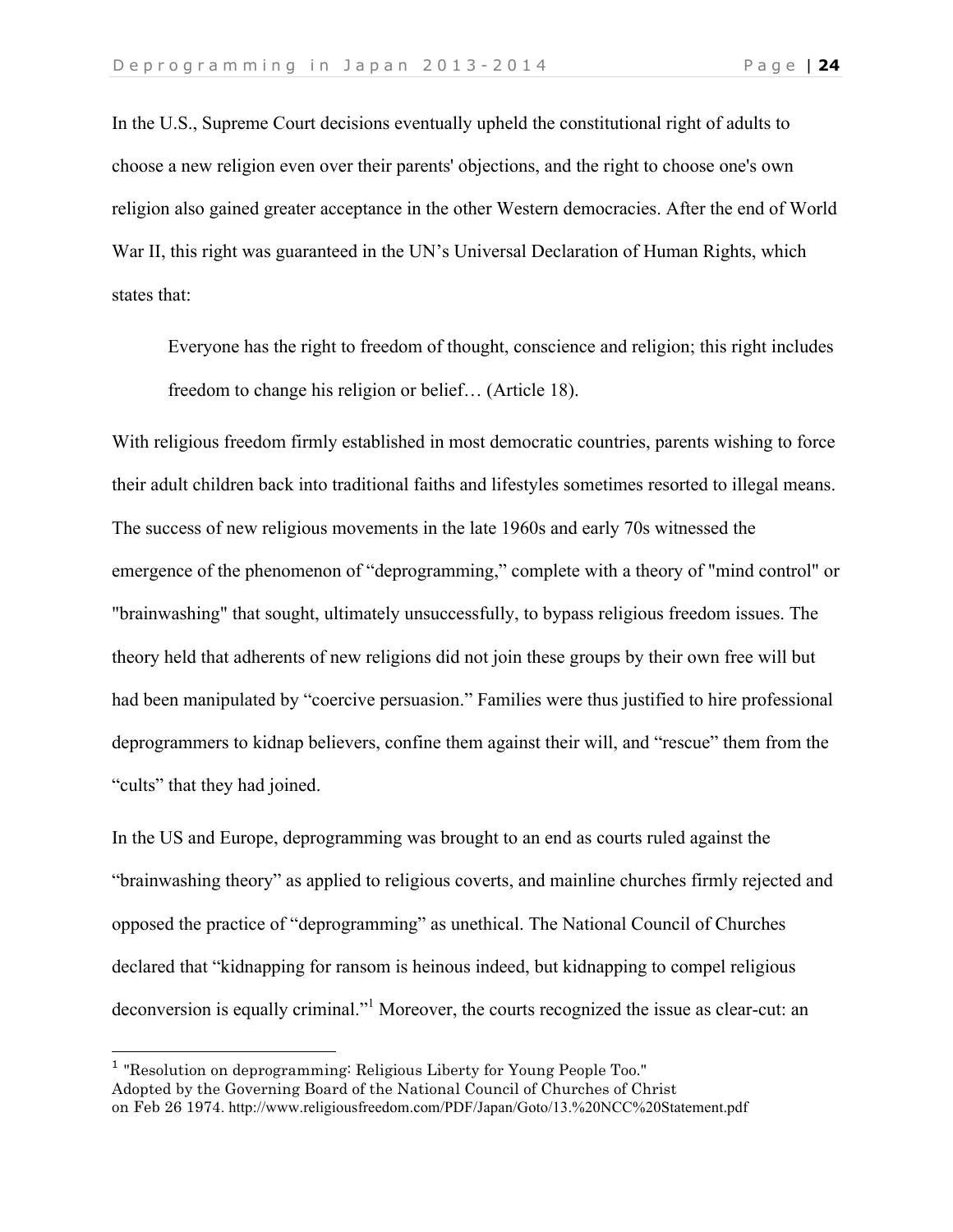adult has a right to choose his or her own religion, and not even family members can legally hold an adult against their will in order to change their religious beliefs. As a result, the police began to arrest the deprogrammers, and both civil and criminal cases resulted in serious penalties against the perpetrators of these crimes.

In Japan however, for over 40 years, members of the Unification Church (UC) and other groups have suffered gross physical and psychological abuse at the hands of deprogrammers. As the most successful of the imported new religious movements in Japan, the UC has been the prime target of these faith-breakers. Literally thousands have been kidnapped, forcibly confined for weeks, months, and sometimes years, with the intent to break their faith. Preying on the vulnerability of worried relatives, deprogrammers enlist their active participation in these kidnappings, while charging them exorbitant fees, sometimes running into the hundreds of thousands of dollars, and thereby victimizing the families themselves.

The trauma of kidnapping and forced confinement has devastating effects on all family members. It results in an often complete breakdown of trust between parents and kidnap victims. It has broken apart families. Wives have been separated from husbands, and even from their own children. One victim was raped on numerous occasions by her "deprogrammer." Others have sustained serious injuries such as broken bones and even brain damage during escape attempts. Beatings, continual verbal abuse, and violent constraint are commonplace. One case even resulted in suicide when the victim despaired of ever regaining her freedom. Unlike in the United States, Christian ministers have often been the principal perpetrators of these crimes, counseling families not to release kidnapped victims until they renounce their faith and agree to adopt the ministers' particular brand of Christianity.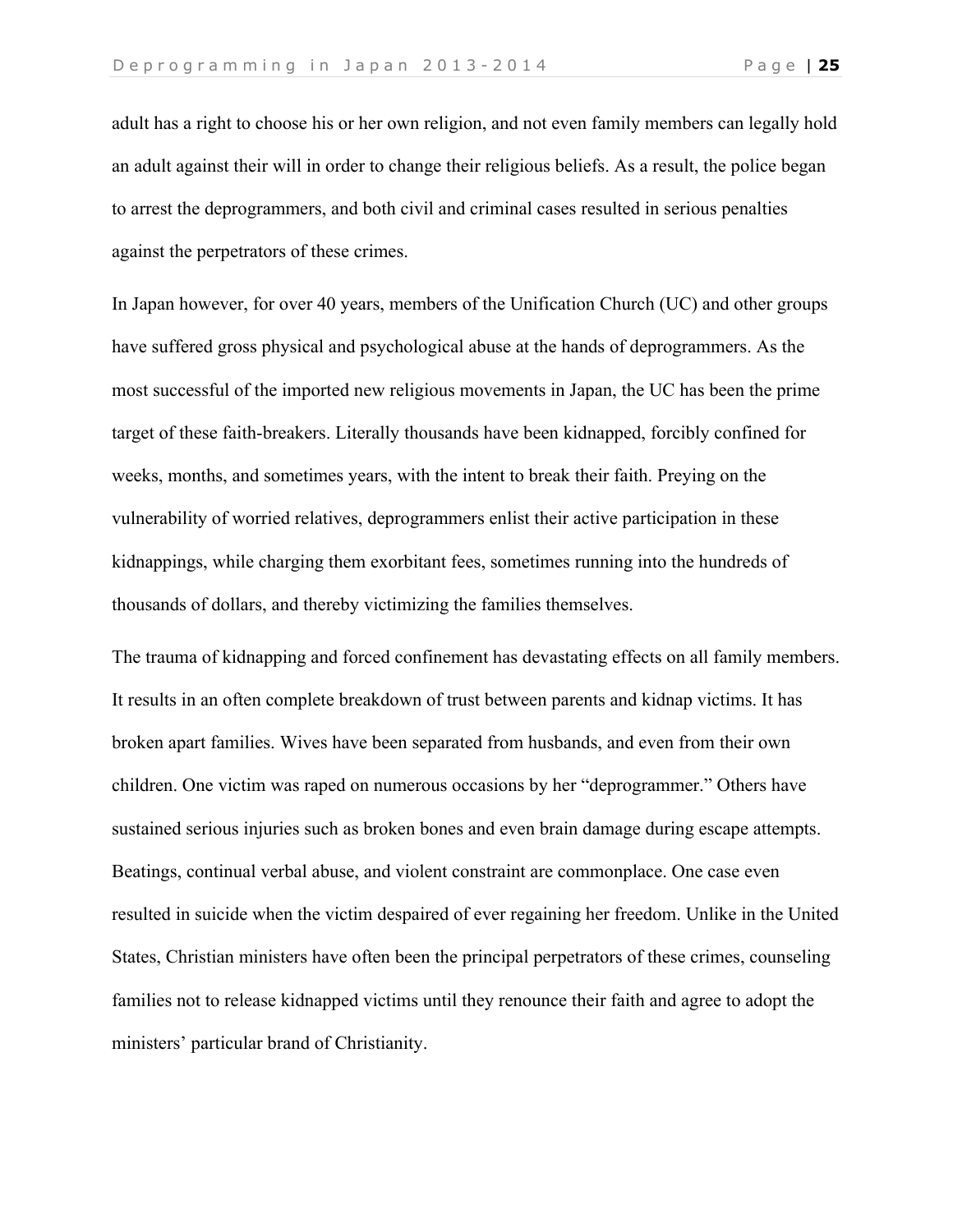Of the estimated 4,300 kidnapping victims in Japan, approximately two-thirds eventually succumb to the deprogrammers' faith-breaking techniques. Yet, even among these now exmembers, an independent study found that many continue to suffer long-term psychological problems that exhibit the classic symptoms of Post-Traumatic Stress Disorder (PTSD).<sup>2</sup> Attempts to bring the perpetrators of these human rights crimes to justice have been largely ineffective, due to the refusal of Japanese police to pursue those responsible and of higher legal authorities to prosecute them. In fact there is significant evidence of the implicit, and in some instances explicit, support of the deprogrammers by authorities. Cases are routinely dismissed as mere "family matters." In some instances, victims who have escaped are returned to their captors by the very police from whom they had sought help. Not one deprogramming case has even been prosecuted in a Japanese criminal court, despite numerous complaints and constitutional guarantees of religious freedom and laws against false imprisonment.

This willful neglect is no better illustrated than by the decision of the Tokyo prosecutor's office on December 9, 2009 to drop charges against those responsible for the kidnapping and torture of Mr. Toru Goto. Already in his 30's when he was kidnapped, Mr. Goto was held captive for over 12 years and starved virtually to the point of death.<sup>3</sup> The recent victory of Mr. Goto in civil court does not ameliorate the willful negligence of police and prosecutors in this and similar cases.

It is clear that Japanese legal authorities have betrayed the victims of these gross miscarriages of justice and violations of human dignity. Japan's constitution states that "Freedom of religion is guaranteed to all." Moreover, under Article 220 of the Japanese Penal Code, false imprisonment

-

<sup>2</sup> *Our Displeasing Neighbors: Tragedies of Women "Saved" from the Unification Church* by Kazuhiro Yonemoto (407 pages), Tokyo, Joho Center Publishing, 2008.

 $3$  Toru Goto's Testimony At the founding assembly of Association to Eliminate Religious Kidnapping & Forced Conversion, February 15, 2009

http://www.religiousfreedom.com/index.php?option=com\_content&view=article&id=55&Itemid=30